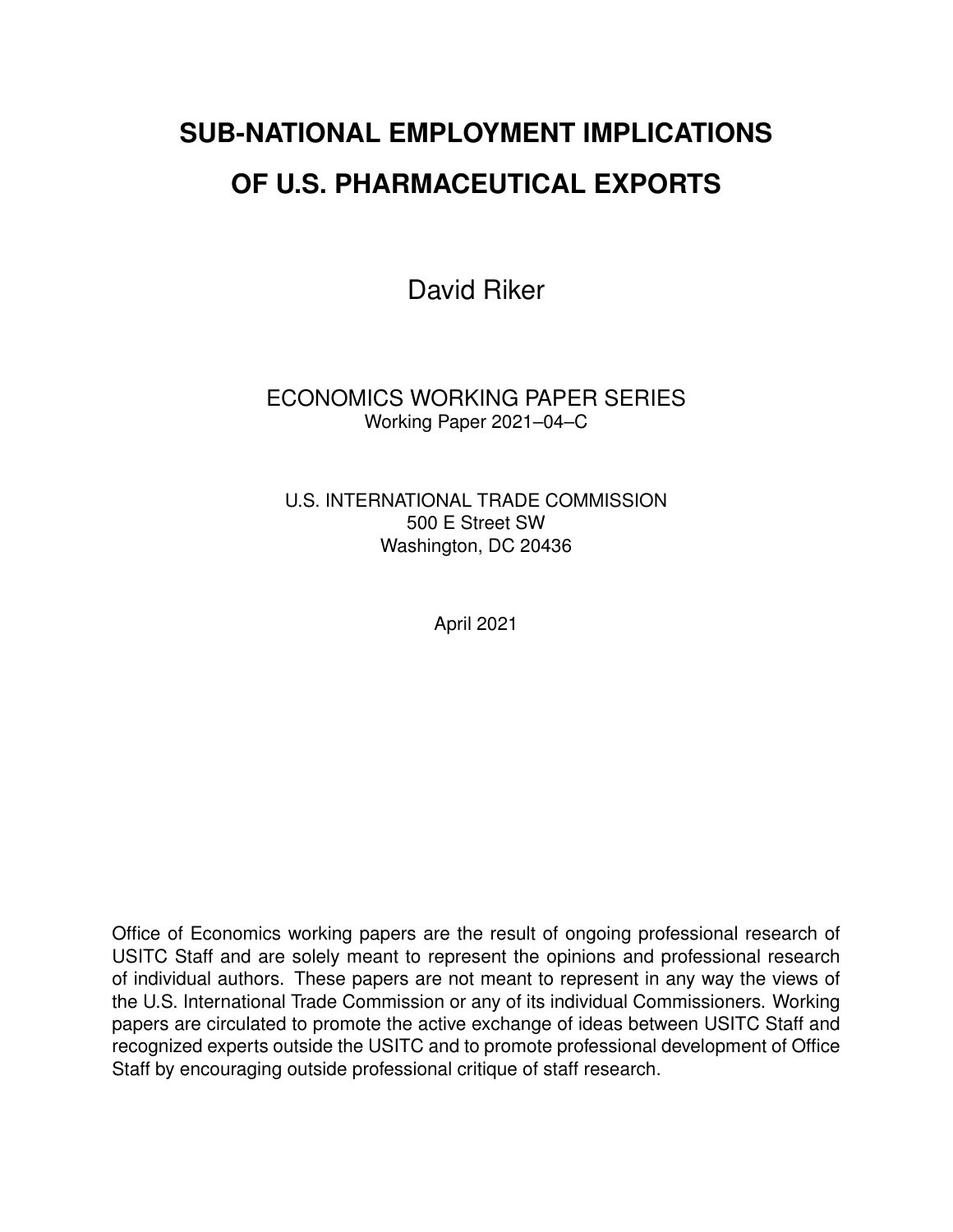Sub-National Employment Implications of U.S. Pharmaceutical Exports David Riker Economics Working Paper 2021–04–C April 2021

#### **Abstract**

We develop an industry-specific sub-national model of exports that takes into account international and domestic shipping costs. We generate econometric estimates of these shipping costs by fitting the model to 2017 export data for the U.S. pharmaceutical and medicine manufacturing industry. Then we use the model to estimate the value of exports originating from production in each state and to decompose statelevel changes in industry employment between 2012 and 2017 into changes due to exports and changes due to fluctuations in domestic demand. Finally, we compare our model-based estimates to other publicly available estimates of state-level exports of the U.S. pharmaceutical industry. Our model-based method estimates lower export intensity of production in California and higher export intensity for production in New York, North Carolina, Illinois, Florida, Tennessee, and Georgia, compared to the other estimates.

David Riker Research Division david.riker@usitc.gov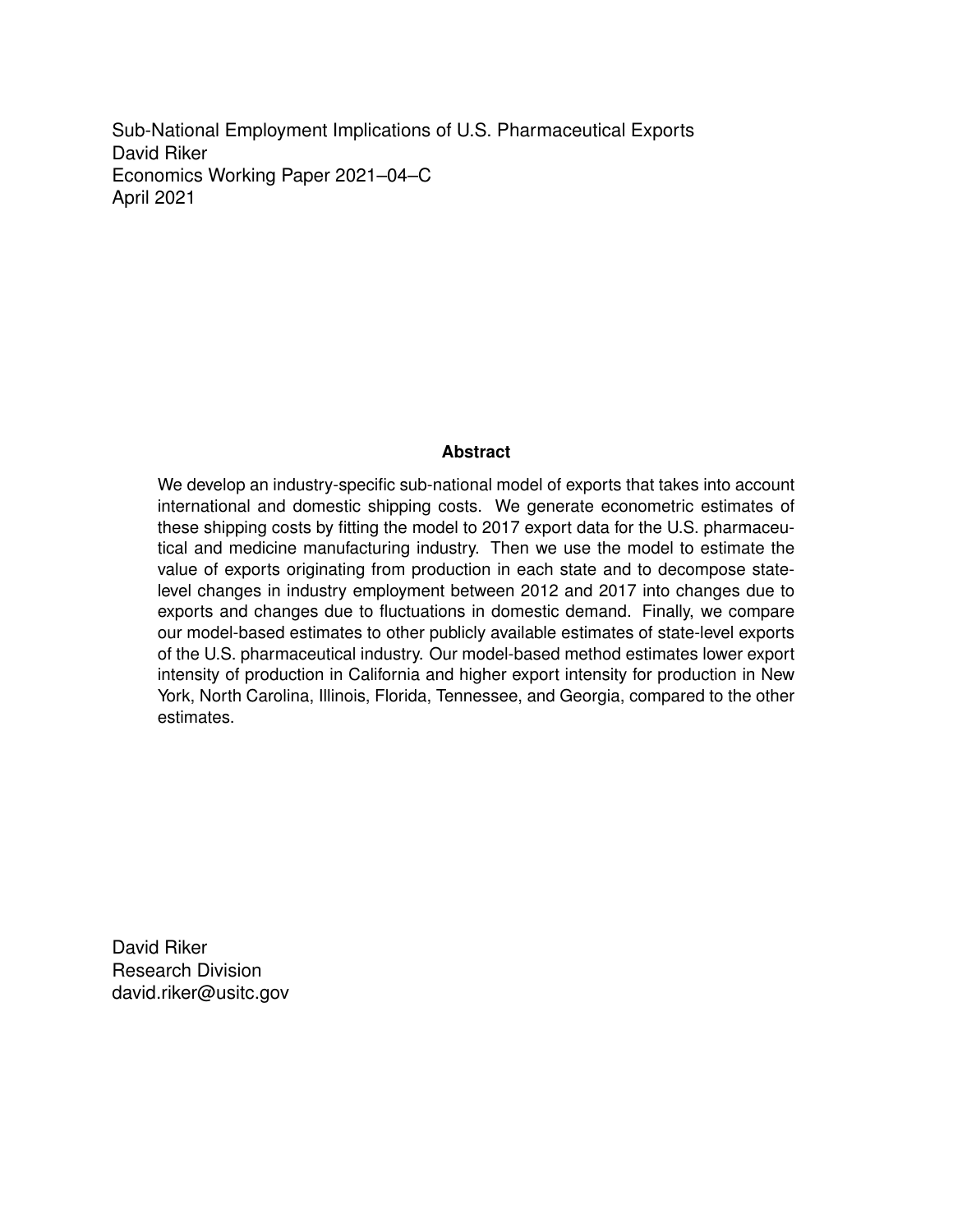## 1 Introduction

Increased access to export markets can create significant new employment opportunities for workers in the United States. However, U.S. export opportunities and associated production and employment gains are not evenly distributed across the country. The location of the production of exports and the employment gains that they support depend in part on domestic and international shipping costs that can create geographic advantages of being close to ports and foreign markets.

It is not difficult to understand how shipping costs can shape the location of export supply. In an industry with large international trade costs but little or no domestic transport costs, exports would be concentrated in the ports closest to the destination country. On the other hand, in an industry with high domestic transport costs and relatively small international trade costs, export ports would more clearly reflect the location of production. In most industries, the distribution of exports across ports reflects a mix of these geographic considerations.

Absent a direct and reliable measure of an industry's domestic shipping costs for its exports, these costs can be inferred from available data using a structural economic model of sub-national trade. Then the location of production for  $\alpha$  export – or equivalently the exportintensity of production in different parts of the country – can be estimated. In this paper, we develop an industry-specific model of exports for this purpose. The model is designed to utilize available data on export values for each the port district where the exports depart and to overcome limitations on information about sub-national trade and the domestic shipping costs of exported goods.

We calibrate the model to data on the U.S. pharmaceutical and medicines industry in 2017. The U.S. industry exports approximately one quarter of its total shipments, sending them to a large number of countries through many U.S. ports, and there is some pharma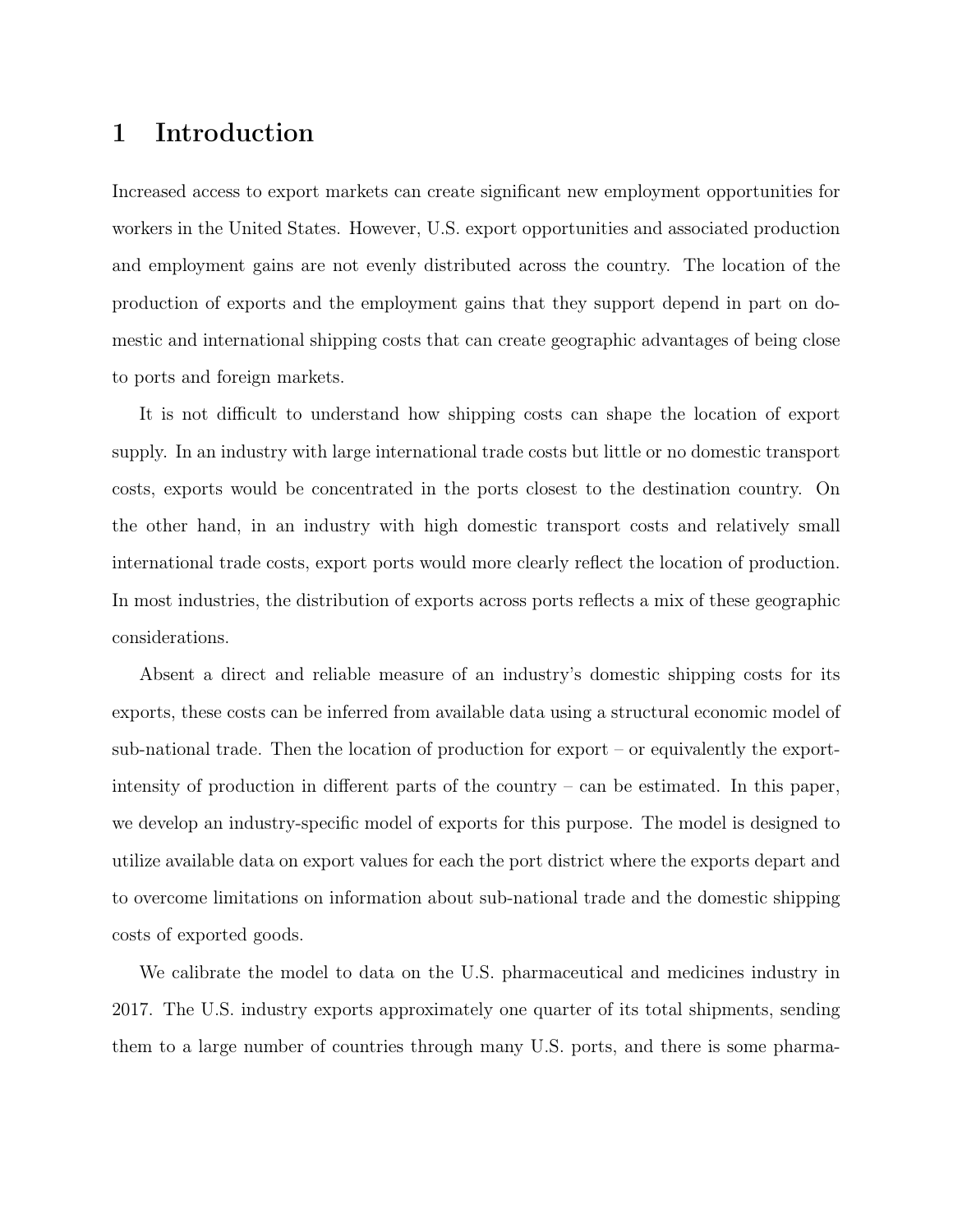ceutical manufacturing in almost every state. Workers in the U.S. pharmaceutical industry are well-paid, with average wages of production workers 47% higher than the average for the U.S. manufacturing sector as a whole in 2017, so increasing pharmaceutical industry employment has the potential to generate significant economic gains.

Section [2](#page-4-0) reviews publicly available estimates of state-level exports in the U.S. pharmaceutical industry from the literature. There are limitations of each of the competing estimates that our model-based approach attempts to overcome. At one extreme, estimates of state-level exports from the Brookings Institute are based solely on the national aggregate value of exports and the geographic distribution of industry production within the United States, without considering the locations where the exports depart. At the other extreme, estimates from the International Trade Administration in the U.S. Department of Commerce and estimates based on the U.S. Commodity Flow Survey are based solely on the reported origin of movement of the shipments, without incorporating information on the location of industry production or the ports where the exports depart.

On the other hand, our model-based estimates combine the data on the geographic distribution of industry production with the data on export departure, and this improves the estimates of states' export shares. Section [3](#page-7-0) presents the modeling framework that we have developed for estimating sub-national trade and the location of industry employment that is associated exports.

We apply the model to U.S. pharmaceutical exports after first providing an overview of the industry in Section [4.](#page-9-0) We report econometric estimates of model parameters for the specific industry in Section [5.](#page-11-0) The estimates indicate that domestic and international shipping costs were both statistically significant determinants of the distribution of the pharmaceutical industry's exports across U.S. ports in 2017.

Section [6](#page-15-0) uses the model to estimate the value of exports originating from production in each state. These estimates indicate that New York, California, Indiana, and Illinois had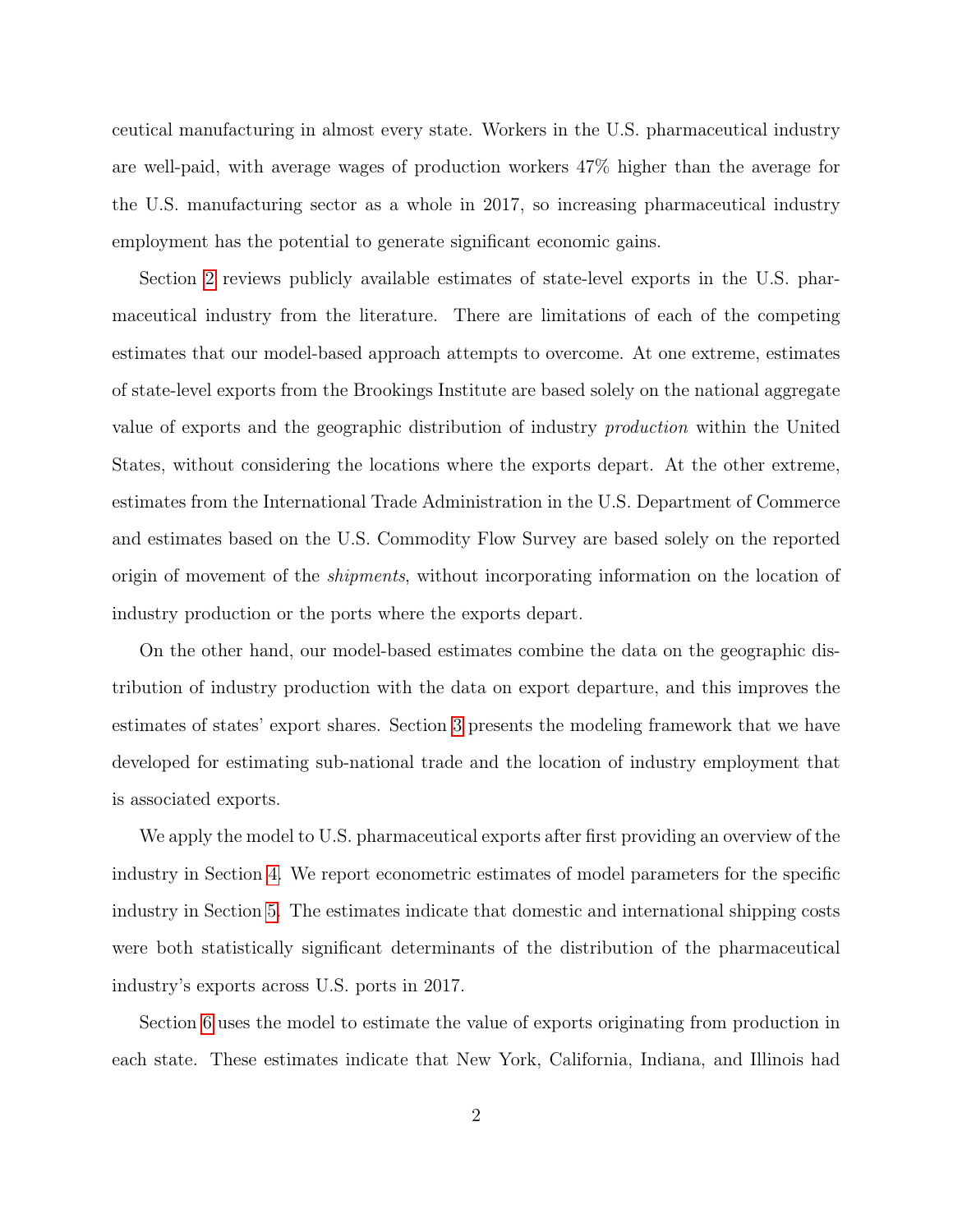the largest shares of industry exports, and of these Indiana was the most export-intensive.

Then Section [7](#page-16-0) uses the model to decompose state-level changes in pharmaceutical industry employment between 2012 and 2017 into changes due to exports and changes due to fluctuations in domestic demand. This historical decomposition of employment changes demonstrates how the employment effects of exports have been geographically distributed. The states with the largest increases in total industry employment were California, Indiana, Maryland, and Massachusetts. The states with the largest declines were Illinois, Tennessee, Pennsylvania, and Ohio. For most states – including California, New York, Pennsylvania, New Jersey, and Illinois – exports and domestic shipments moved in opposite directions between 2012 and 2017. The states with the largest increases in export-related employment were Indiana, Georgia, Texas, and Illinois.

Section [8](#page-18-0) places our model-based estimates next to other available estimates of state export shares. This state-by-state comparison suggests that it is important to consider domestic shipping costs and to incorporate information on the ports where the exports depart as well as information on the geographic distribution of industry production. Section [9](#page-21-0) concludes.

#### <span id="page-4-0"></span>2 Estimates of Exports by State in the Literature

Before explaining our model-based approach to estimating the location of production and employment associated with industry exports, we first discuss the competing methods for estimating state exports in the literature, with a focus on their estimates for the U.S. pharmaceutical industry in 2017.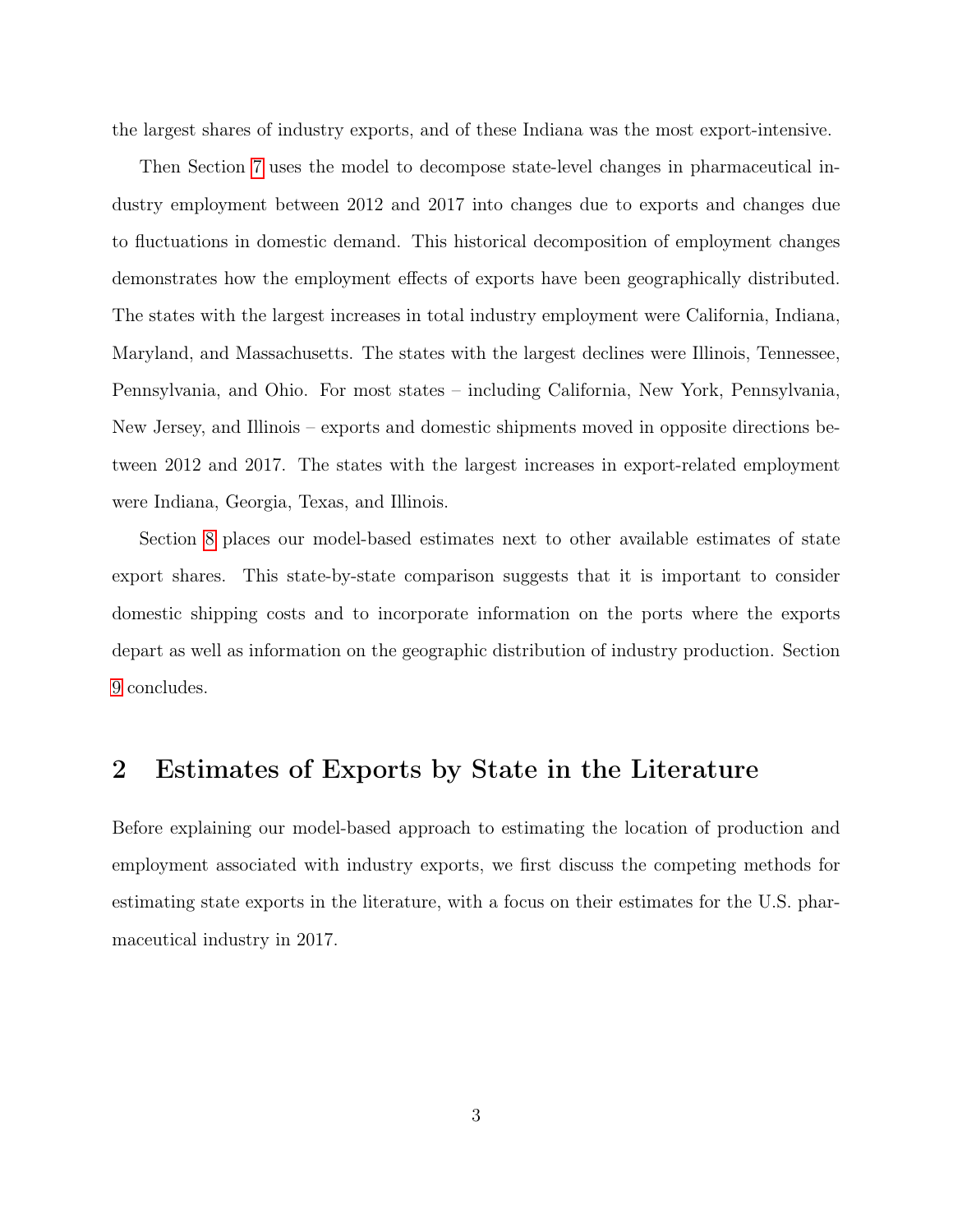#### 2.1 Public Use File for the Commodity Flow Survey

The Public Use File for the Commodity Flow Survey (CFS) provides data on individual shipments of commodities within the United States in Economic Census year  $2017$  $2017$  $2017$ .<sup>1</sup> Pharmaceutical products are reported under Standard Classification of Transported Goods (SCTG) code 21. Approximately 4.5% of the total value of the SCTG code 21 shipments are designated as exports of the United States. Among these export shipments, 56.6% are shipments from chemical manufacturers in NAICS code 325, and the rest are shipments from wholesalers and other types of distributors from unknown production locations. The main limitation of this rich micro-data set is that the individual shipments that are reported do not necessarily record the full path from production to port.<sup>[2](#page-5-1)</sup> For example, a shipment to an interim domestic distributor might be ultimately destined for export but might not be reported as an export in the shipments micro-data set. Or it could be a shipment from a distributor that is recorded as an export but that identifies the location of the distributor, rather than the location of production, as the origin of movement.

With these caveats in mind, it is still possible to use these data to generate an estimate of U.S. pharmaceutical exports from each state. Export shipments in SCTG code 21 from manufacturers in North American Industrial Classification System (NAICS) code 325 were relatively concentrated in a small number of states in 2017: 20.8% of the national total value of exports originate in manufacturers in California, 21.0% in North Carolina, 11.6% in Pennsylvania, 7.9% in Michigan, 7.3% in Illinois, and 6.9% in Texas.[3](#page-5-2)

<span id="page-5-0"></span><sup>&</sup>lt;sup>1</sup>The data are publicly available at [https://www.census.gov/data/datasets/2017/econ/cfs/](https://www.census.gov/data/datasets/2017/econ/cfs/historical-datasets.html) [historical-datasets.html](https://www.census.gov/data/datasets/2017/econ/cfs/historical-datasets.html).

<span id="page-5-1"></span><sup>2</sup>Other limitations of the CFS data are that they are only available every five years when there is an Economic Census, and the Public Use File introduces additional noise in the individual shipment records to mask the identities of shipping parties.

<span id="page-5-2"></span> $3$ On the other hand, export shipments from distributors have a different pattern of concentration.  $43.1\%$ are from California, 27.6% from New York, 3.2% from Tennessee, 2.9% from Illinois, and 2.8% from New Jersey. As we note above, these products are not necessarily manufactured in these states.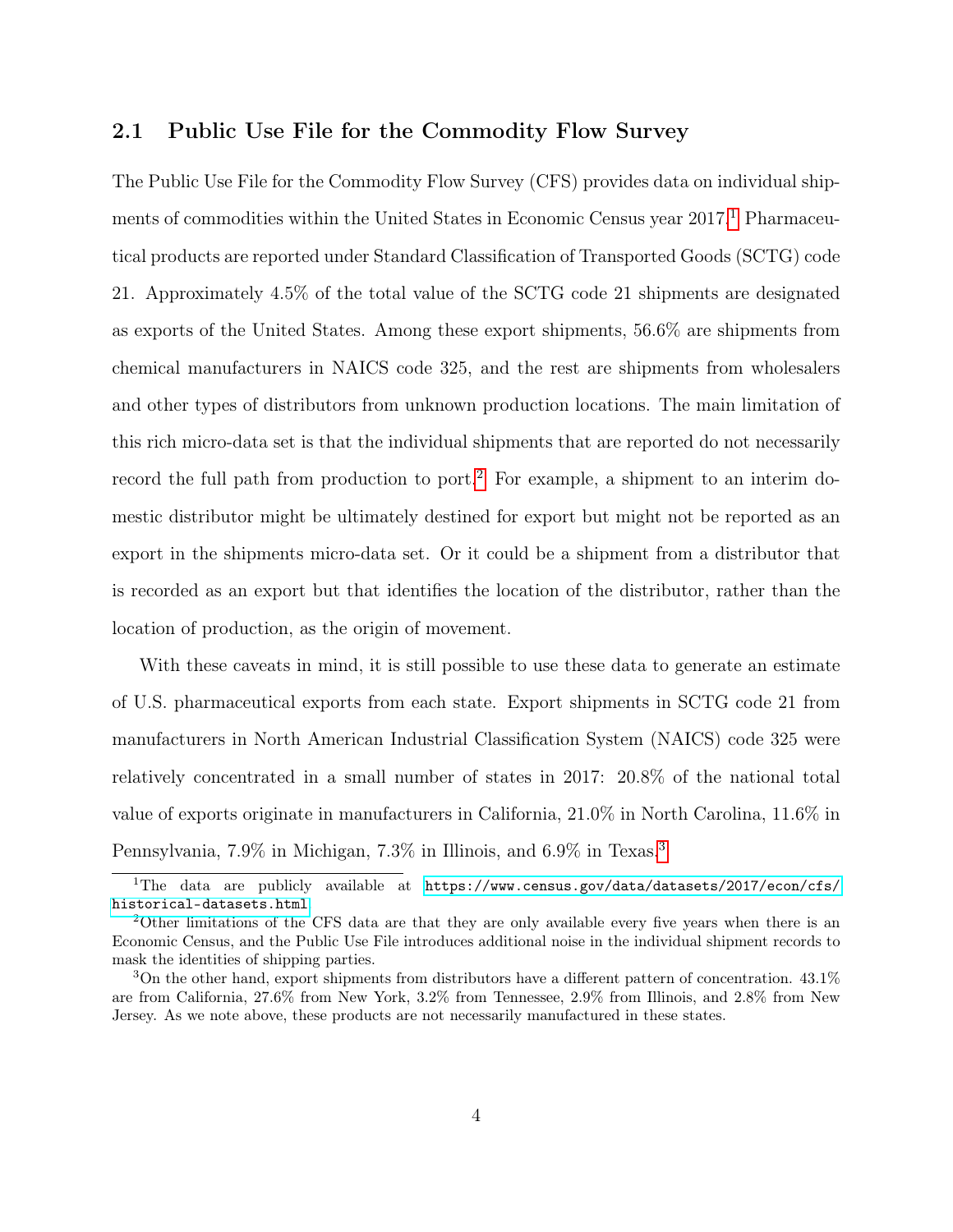#### 2.2 ITA Estimates of Exports by State

Estimates from the International Trade Administration (ITA) in the U.S. Department of Commerce have a similar focus on the origin of the shipments rather than the location of production. International Trade Administration (2021) publishes a dataset on exports by state, based on origin-of-movement designations in the export declarations collected by the U.S. Census Bureau. ITA's data set has the advantage that it records declarations of export origin from the market participants; however, its limitation, like the Commodity Flow Survey, is that the data do not measure the location of production, and so the ITA estimates are a noisy indicator of the location of export-related employment. It is possible that ITA's estimated state exports are larger than reported industry production in a particular state. For example, the ITA estimates of 2017 state exports from Idaho, Kentucky, and Oregon significantly exceed the total value of NAICS code 3254 production in each of these states according to the 2017 Economic Census.

#### 2.3 Brookings Estimates of Exports by State

The Brookings Institute publishes an annual data set with estimates of exports from each state at the level of four-digit NAICS codes, including NAICS code 3254.[4](#page-6-0) Their estimates are constructed by attributing the national aggregate exports of each industry to each state in proportion to the state's estimated share of the total value of U.S. production in the industry.[5](#page-6-1) The Brookings estimates are not based on origin-of-movement designations. The Brookings calculation would be appropriate if domestic shipping costs were insignificant, but the econometric analysis in Table 4 challenges that simplifying assumption.

The Brookings estimates of 2017 exports in NAICS code 3254 are concentrated in three states with double-digit shares: California accounts for 23.76%, Indiana for 10.92%, and

<span id="page-6-0"></span> $4$ The data are publicly available at <https://www.brookings.edu/research/export-monitor-2018/>.

<span id="page-6-1"></span><sup>&</sup>lt;sup>5</sup>The Brookings method is similar to earlier estimates in Testa, Klier and Zelenev (2003).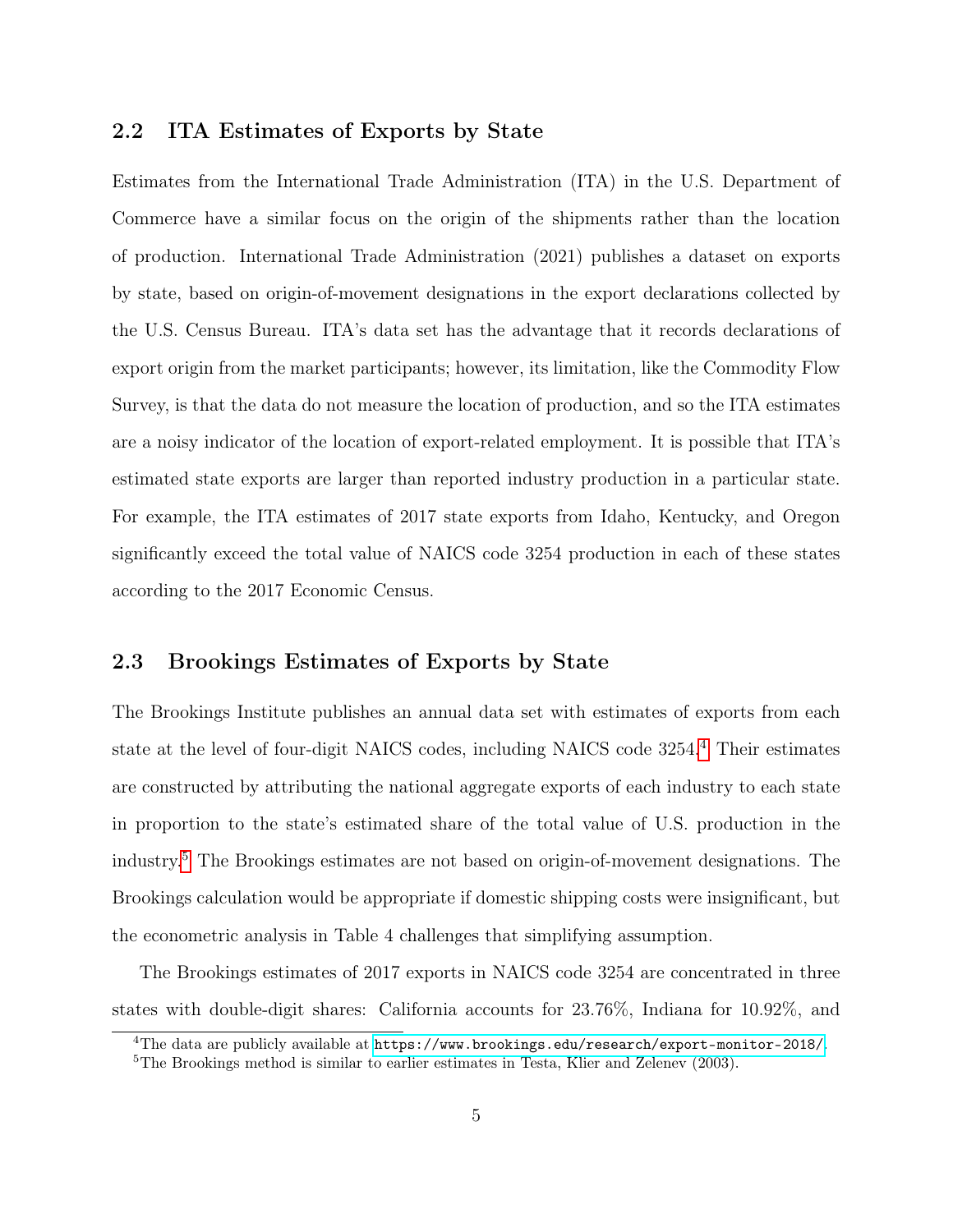North Carolina for 10.18%. Seventeen states in the Brookings database have shares above 1%.

Brookings Institute (2018) argues that the origin-of-movement designations used in the ITA estimates provide a "distorted" view of regional employment effects, pointing out that origin-of-movement exports sometimes exceed that state's total production; however, they also acknowledge that their own method relies on the restrictive assumption that producers in all sub-national locations throughout the country have the same export intensity.

## <span id="page-7-0"></span>3 Modeling Framework

Our model-based estimates improve on the competing approaches in the literature by combining data on the location of shipments with data on the location of production. In this section, we present the structural model that we use to analyze the data. The industryspecific model of sub-national trade assumes that foreign consumer demand for the products of the industry has the constant elasticity form in equation [\(1\)](#page-7-1), with products differentiated by state of manufacture and by the convenience of their distribution path. Different distribution routes have different domestic and international shipping costs.  $x_{sdc}$  is the free along-side (FAS) value of industry exports from state s that depart through port district d and are shipped to foreign country  $c^{6}$  $c^{6}$  $c^{6}$ .

<span id="page-7-1"></span>
$$
x_{sdc} = Y_c Z_s e^{\alpha r_{sd} + \beta r_{dc}}
$$
\n
$$
\tag{1}
$$

The value of exports depends on a state-specific factor  $Z_s$  that reflects state-specific production costs and any differences in preferences for the products of different states.  $Y_c$  is a country-specific factor that reflects total expenditure on the industry's products in country c

<span id="page-7-2"></span><sup>6</sup>This is the value of the exports as they depart from the port, before adding the costs of international trade.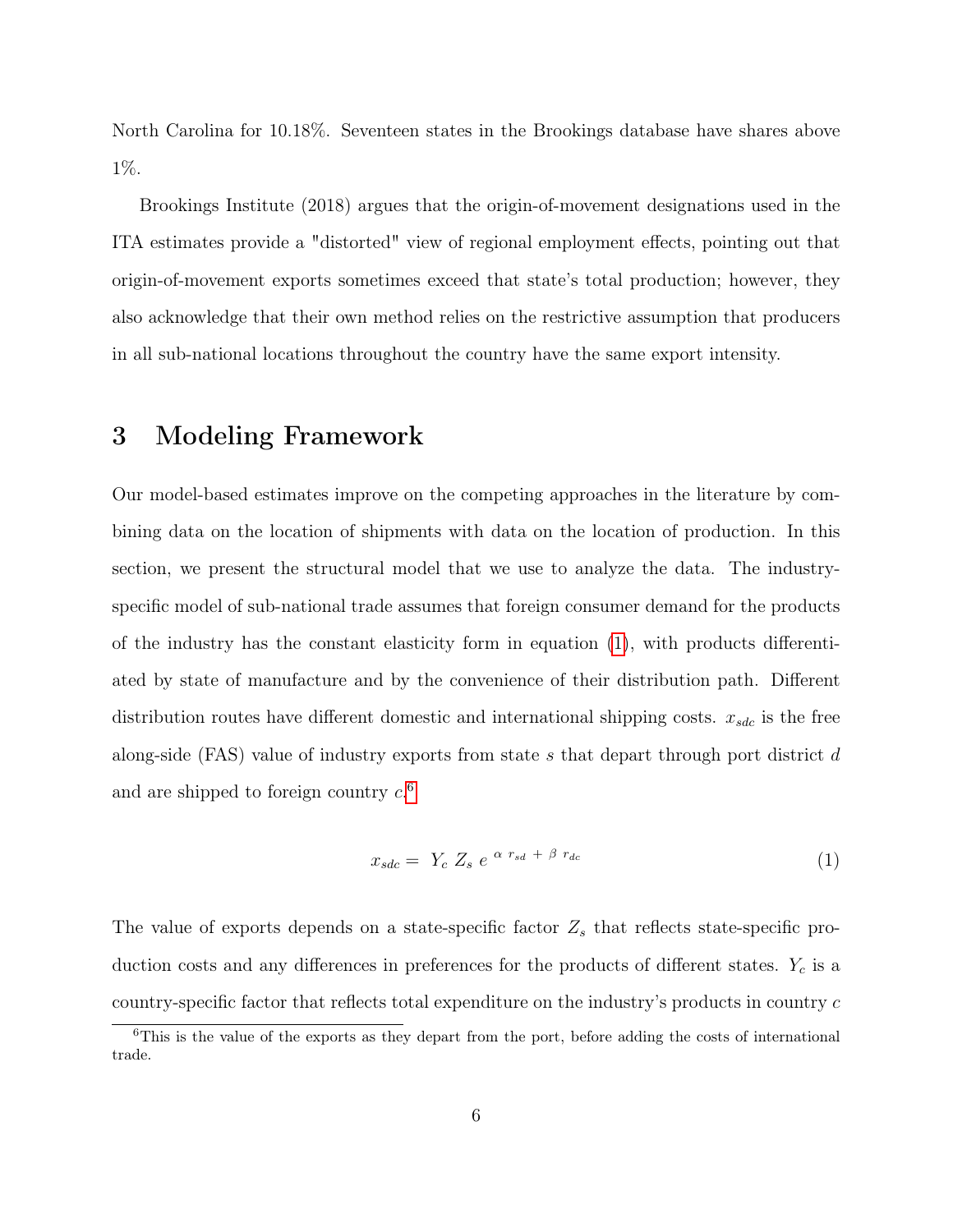as well as its price index for the industry. There are multiple distribution routes (indexed by d) from each state s to each foreign country c. The domestic transport cost factor depends on the domestic distance from state s to district d, measured by remoteness indicator  $r_{sd}$ . This indicator is equal to zero if one of the ports included in district  $d$  is located in state s, and is equal to one otherwise, so we expect that  $\alpha < 0$ . The international trade cost factor depends on the international distance from district  $d$  to country  $c$ , represented by the remoteness indicator  $r_{dc}$ . This indicator is equal to zero if the coast or border where district  $d$  is located is closest to the continent where country  $c$  is located, and is equal to one otherwise, so we expect that  $\beta < 0$ . We explicitly derive the export demand model in [\(1\)](#page-7-1) from CES preferences in the Appendix.

Equation  $(2)$  is a log-linear transformation of  $(1)$ .

<span id="page-8-0"></span>
$$
ln x_{sdc} = \alpha r_{sd} + \beta r_{dc} + ln Y_c + ln Z_s \tag{2}
$$

The total value of exports to country c departing from district  $d$ ,  $x_{dc}$ , is the sum across the exports from d to c that originate in each of the states indexed by s.

<span id="page-8-1"></span>
$$
x_{dc} = \sum_{s} x_{sdc} \tag{3}
$$

We approximate [\(3\)](#page-8-1) using a first-order log-linear Taylor series expansion around an equilibrium with symmetric domestic transport costs.[7](#page-8-2)

<span id="page-8-3"></span>
$$
ln x_{dc} = \sum_{s} \theta_{s} ln x_{sdc} \tag{4}
$$

<span id="page-8-2"></span><sup>7</sup>The log-linear approximation in [\(4\)](#page-8-3) is similar to the bonus vetus OLS approach in Baier and Bergstrand (2009). Their model focuses on international trade, rather than sub-national trade, so their log-linear expansion is around an equilibrium with symmetric international trade costs, rather than symmetric domestic transport costs.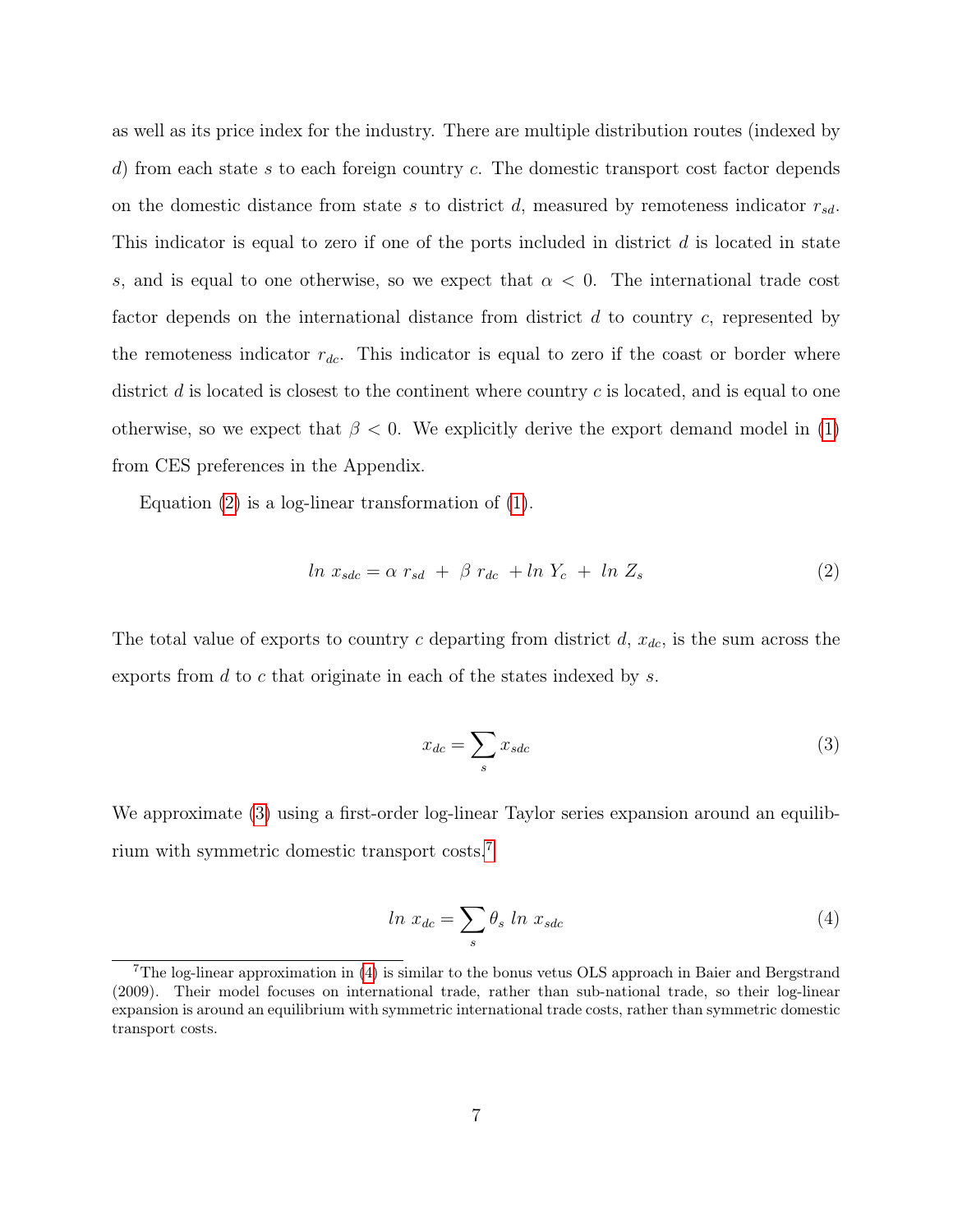$\theta_s = \frac{Z_s}{\sum_{s'}\hat{Z}}$  $\frac{Z_s}{s'}\frac{Z_s}{Z_{s'}}$  is the share of state s in national production of the industry. Finally, equation  $(5)$  by substitutes  $(2)$  into  $(4)$ .

<span id="page-9-1"></span>
$$
\ln x_{dc} = \alpha \sum_{s} \theta_{s} r_{sd} + \beta r_{dc} + \ln Y_c + \sum_{s} \theta_{s} \ln Z_s \tag{5}
$$

Equation [\(5\)](#page-9-1) is the basis for our econometric specification.

#### <span id="page-9-0"></span>4 Industry Data and Attributes

We apply the model to the exports of the U.S. pharmaceutical industry. Before turning to the econometric analysis, we first provide a brief overview of the industry. We apply the model to 2017 data for the pharmaceutical and medicine manufacturing industry, defined by NAICS code 3254. In 2017, exports accounted for 24.2% of the total value of shipments of this U.S. industry. We analyze export data that are disaggregated by port district, destination country, and year.[8](#page-9-2) Table 1 lists the top twelve port districts with U.S. pharmaceutical exports in 2017, along with the FAS value of exports that they reported.[9](#page-9-3) An export district is an aggregate of neighboring ports of departure. There are 37 export districts in the model.

Table 2 reports the destination countries that accounted for the largest shares of industry exports in 2017, based on the FAS value of industry exports. Several EU countries are at the top of this list. Exports to each of these countries were shipped from dozens of different U.S. port districts.

The sub-national model includes the lower 48 states and the District of Columbia.<sup>[10](#page-9-4)</sup> Data on the total shipments and employment of U.S. pharmaceutical producers in each state are

<span id="page-9-2"></span><sup>8</sup>The source for the export data is the USITC/DOC Trade Dataweb at <https://dataweb.usitc.gov/>.

<span id="page-9-4"></span><span id="page-9-3"></span><sup>9</sup>The model does not analyze U.S. exports from geographically separate Puerto Rico.

 $10$ The model does not include Alaska, Hawaii, or the U.S. territories, which are geographically disconnected from the rest of the U.S. market.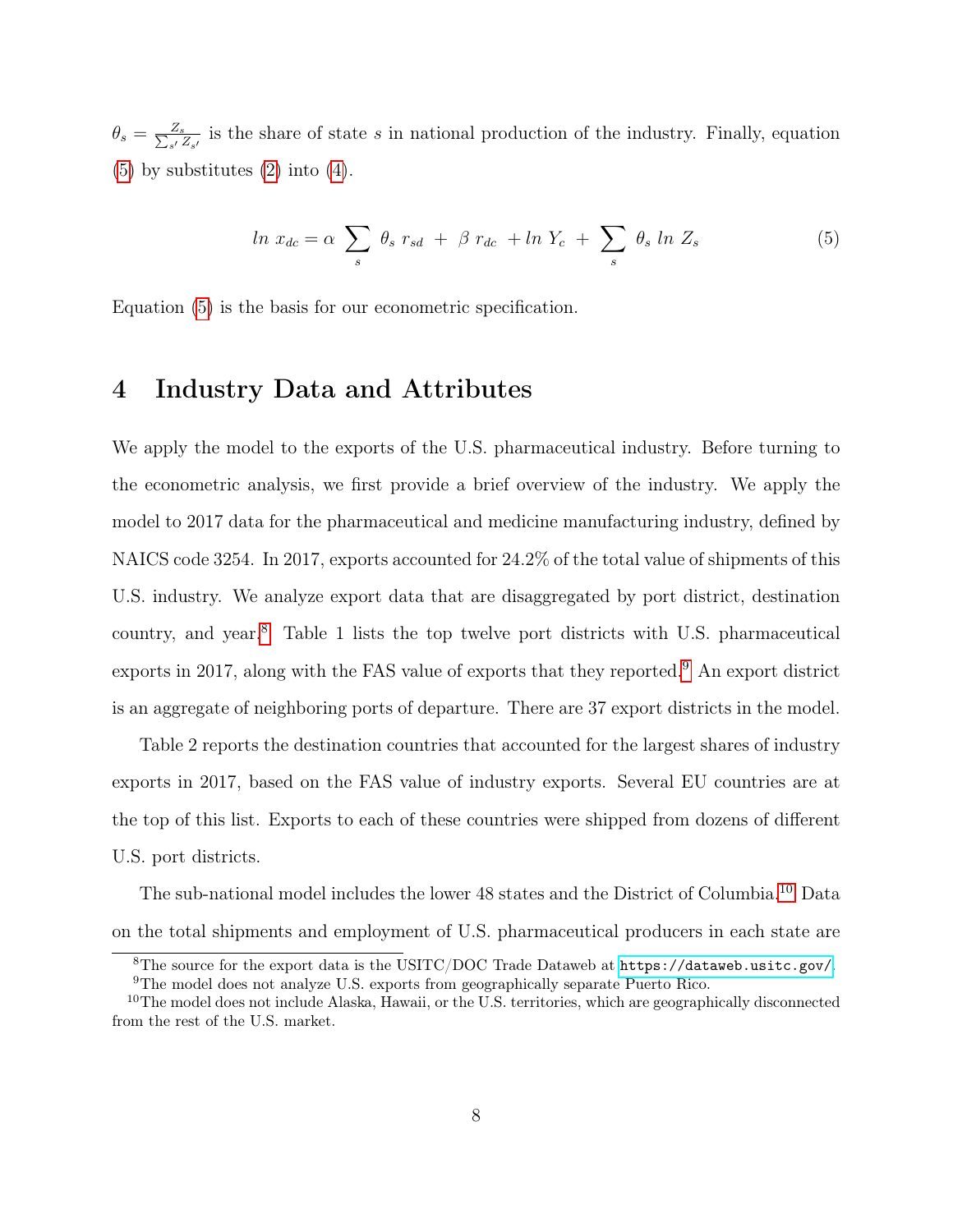| Export            |                 | States with Ports Value of Exports in 2017 |
|-------------------|-----------------|--------------------------------------------|
| District          | in the District | in Billions of Dollars                     |
| Chicago           | IL, IN          | 8.75                                       |
| New York          | NY              | 6.12                                       |
| Cleveland         | OH, IN, KY, PA  | 3.54                                       |
| Los Angeles       | CA              | 2.82                                       |
| Miami             | FL              | 2.56                                       |
| Norfolk           | VA, WV          | 2.24                                       |
| New Orleans       | LA, MS, TN      | 2.22                                       |
| San Francisco     | CA, NV          | 2.17                                       |
| Savannah          | GА              | 1.66                                       |
| <b>Buffalo</b>    | NY              | 1.33                                       |
| Houston-Galveston | <b>TX</b>       | 1.32                                       |
| Boston            | MA, NM          | 1.26                                       |

Table 1: Top Twelve Export Districts

Table 2: Major Export Destination Countries in 2017

| Destination    | Value of Exports in | Number of Districts |
|----------------|---------------------|---------------------|
| Country        | Billions of Dollars | with Exports        |
| Belgium        | 3.90                | 27                  |
| Netherlands    | 3.89                | 30                  |
| Germany        | 3.89                | 31                  |
| Italy          | 3.77                | 28                  |
| Japan          | 3.69                | 33                  |
| Canada         | 3.67                | 38                  |
| Ireland        | 3.45                | 25                  |
| United Kingdom | 3.08                | 33                  |
| China          | 3.04                | 33                  |
| Austria        | 2.02                | 23                  |
| France         | 2.00                | 30                  |
| Switzerland    | 2.00                | 28                  |
| Spain          | 1.79                | 25                  |
| Mexico         | 1.25                | 30                  |
| <b>Brazil</b>  | 1.21                | 26                  |
| Korea          | 1.12                | 31                  |
|                |                     |                     |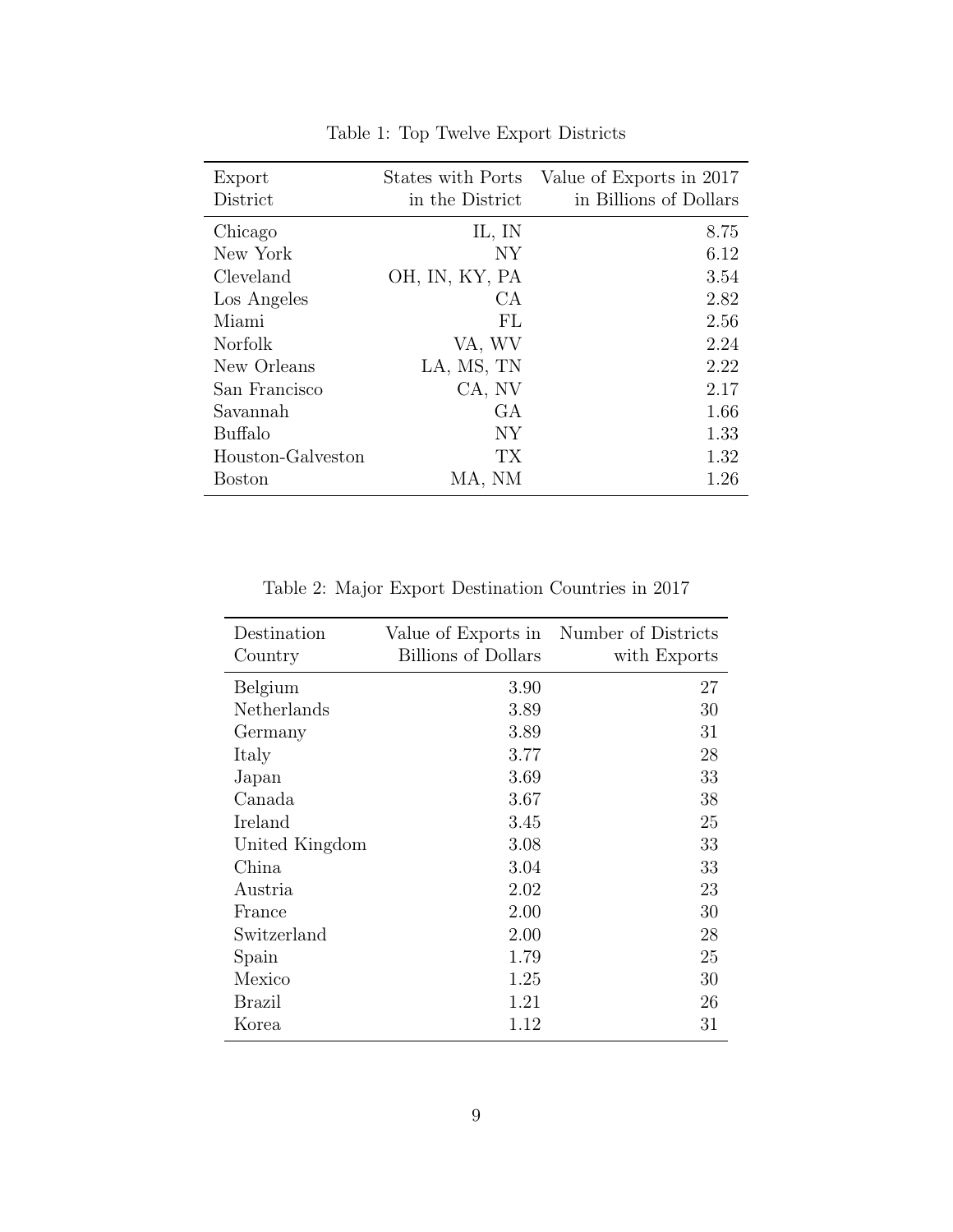from the 2017 U.S. Economic Census.<sup>[11](#page-11-1)</sup> Table 3 reports the states with the largest share of domestic production in 2017. California, New York, North Carolina, and Pennsylvania are at the top of the list.

|                | Total Value of Shipments (Billion \$) |
|----------------|---------------------------------------|
| California     | 63.52                                 |
| New York       | 20.61                                 |
| North Carolina | 19.40                                 |
| Pennsylvania   | 12.72                                 |
| New Jersey     | 10.41                                 |
| Illinois       | 8.66                                  |
| Indiana        | 8.64                                  |
| Florida        | 5.97                                  |
| Massachusetts  | 5.72                                  |
| Michigan       | 5.09                                  |
| National       | 211.21                                |

Table 3: Shipments of Top States in 2017

Having established the location of international trade (the U.S. port districts where U.S. the products were exported) and the location of domestic production (the states where the products were manufactured), we use the economic model to link the two types of data in order to estimate the states where the U.S. industry's exports were produced.

## <span id="page-11-0"></span>5 Econometric Estimates

We estimate the domestic shipping cost parameter  $\alpha$  and the international trade cost parameter  $\beta$  using a 2017 cross section of U.S. export values for the industry. The econometric specification in [\(6\)](#page-12-0) is based on [\(5\)](#page-9-1), with the addition of a normally distributed error term

<span id="page-11-1"></span><sup>&</sup>lt;sup>11</sup>The value of shipments and employment in each industry are reported in the 2017 Economic Census database, at <https://www.census.gov/programs-surveys/economic-census/data/tables.html>.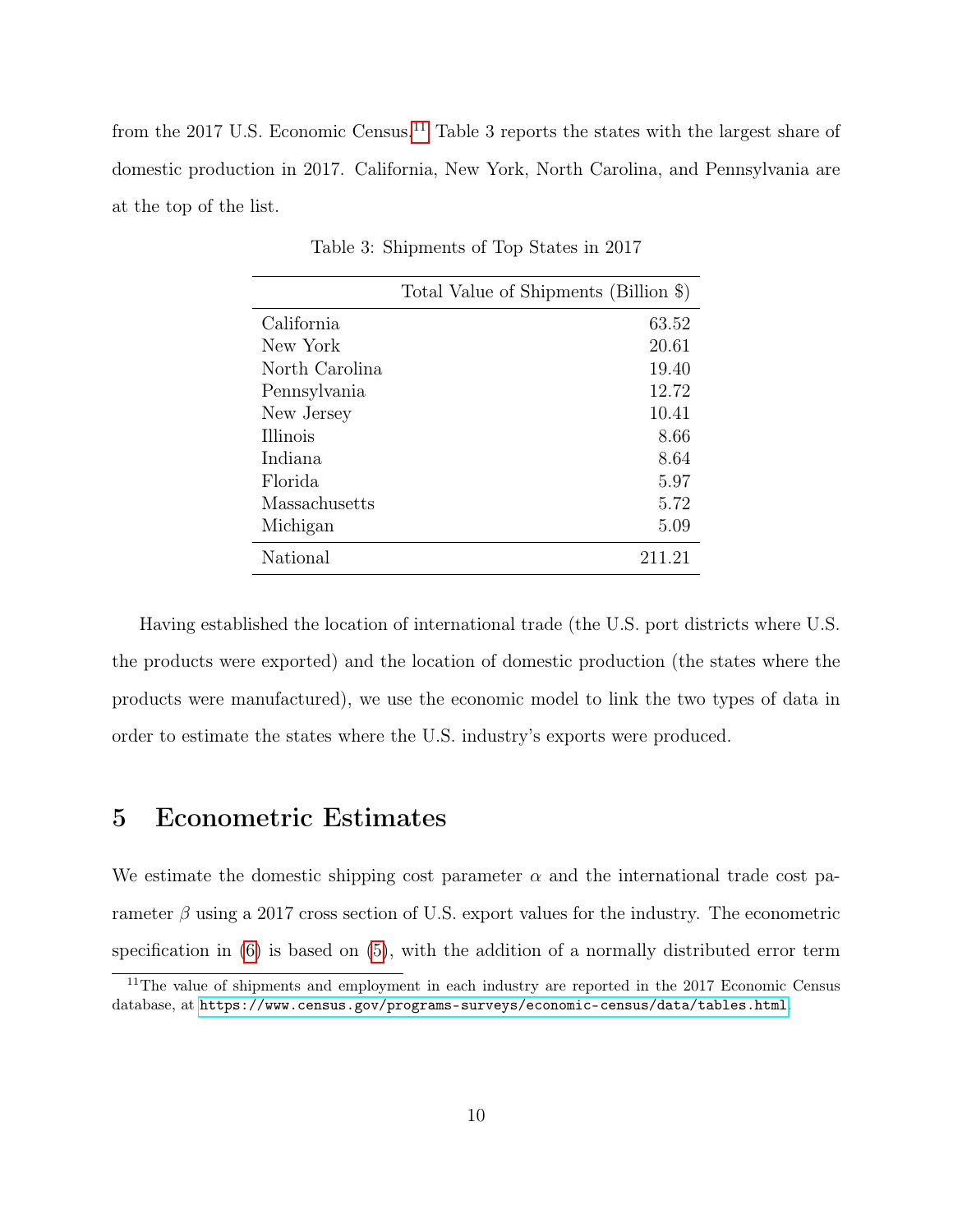$\epsilon_{dc}$  and consolidation of several factors into the country fixed effects  $\gamma_c$ .

<span id="page-12-0"></span>
$$
ln x_{dc} = \alpha \sum_{s} \theta_{s} r_{sd} + \beta r_{dc} + \gamma_{c} + \epsilon_{dc}
$$
 (6)

The first term on the right-hand side of  $(6)$  measures the remoteness of district d from producers in the individual states. It is an average of the remoteness of the states from district d, weighted by the value of total shipments originating in each state. All of the terms in [\(5\)](#page-9-1) that do not vary across districts are absorbed in the country fixed effects in [\(6\)](#page-12-0),  $\gamma_c$ , and this reduces the data requirements of the econometric model. This specification is a practical solution to the problem that we do not observe the domestic shipments of exports from s to d; if we had complete data on the shipment of U.S. exports between states, we could estimate domestic transport costs using a standard gravity model of  $s$ -to- $d$  trade.<sup>[12](#page-12-1)</sup>

As an indicator of international proximity, we define groups of countries and coast/border groups of port districts. The country groups include five continents (Africa, Asia, Europe, South and Central America, and Oceania) and two individual countries (Canada and Mexico). The four coast or border groups are Atlantic (East), Pacific (West), Gulf (South), and Canada (North).  $r_{dc}$  is equal to zero if c is the closest country group to the coast or border group of d, and is equal to one if it is not the closest.

If all exports were produced in the state where they leave the country, then  $\alpha$  would be very large. At the other extreme, if the location of production within the United States were irrelevant to the district of export, then  $\alpha$  would be zero. We test both these hypotheses by estimating the value of  $\alpha$  using industry data for 2017.

We estimated the parameters in [\(6\)](#page-12-0) using ordinary least squares (OLS) and then two-stage least squares (2SLS), with a sample that includes the 2,373 combinations of districts and countries that reported U.S. pharmaceutical exports in 2017. Table 4 reports the estimated

<span id="page-12-1"></span><sup>&</sup>lt;sup>12</sup>There is some information on domestic shipments of exports from the U.S. Commodity Flow Survey. However, there are limitations on these data, which we discussed in Section [2.](#page-4-0)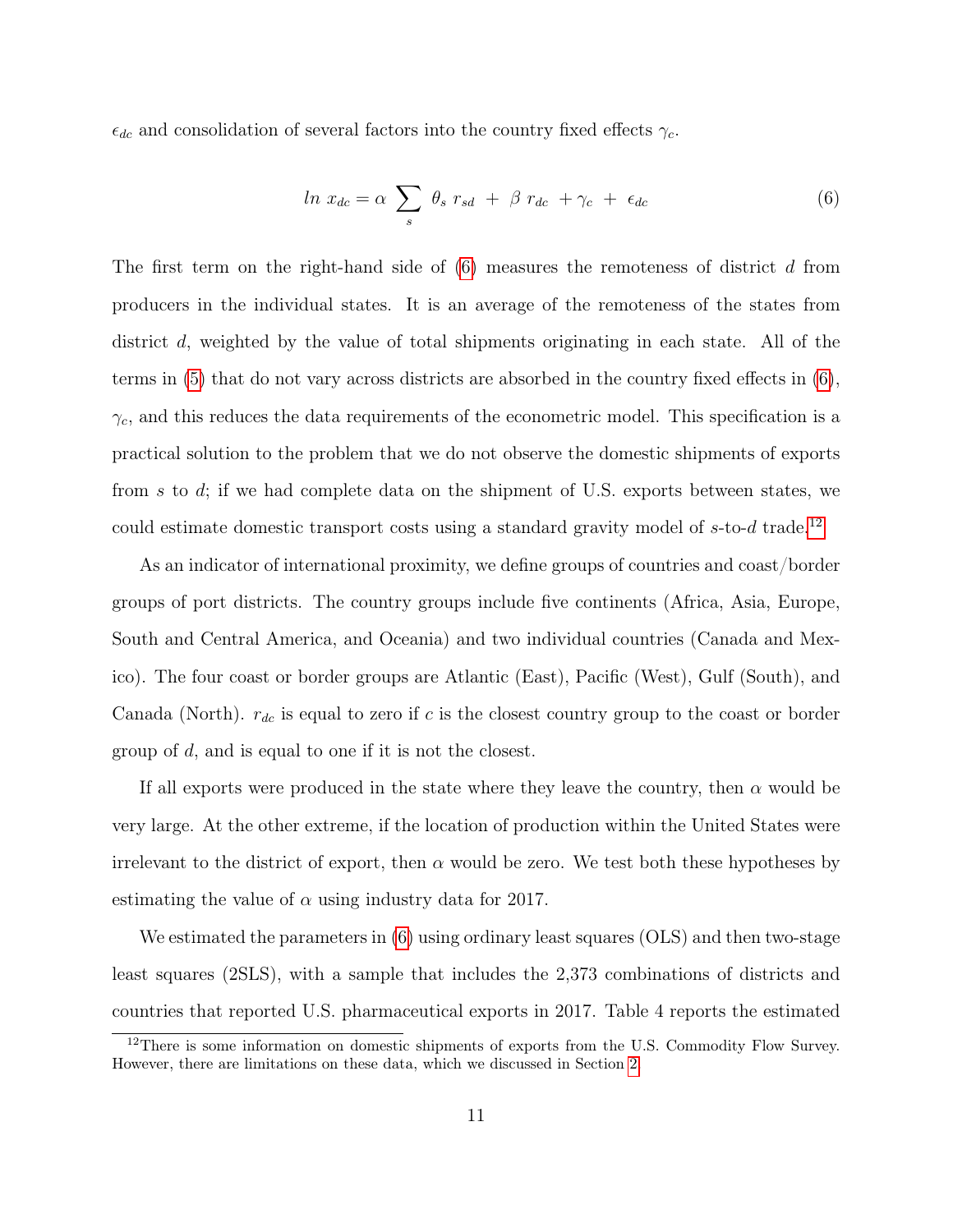model parameters, with standard errors in parentheses. The first column of numbers reports the OLS estimates when 2017 domestic shipment values are used to construct  $\theta_s$ . The second column reports 2SLS estimates when domestic shipment values from 2012 are used to create an instrumental variable for  $\sum_s \theta_s r_{sd}$ . The second version addresses potential simultaneity bias. For both specifications, t tests indicate that  $\alpha$  and  $\beta$  are each significantly less than zero, consistent with the theoretical model, and  $F$  test rejects the hypothesis that the country fixed effects are jointly equal to zero. A Hausman specification test indicates that the consistent 2SLS estimate is preferrable.

Table 4: Econometric Estimates

|                            | <b>OLS</b> | 2SLS                  |
|----------------------------|------------|-----------------------|
|                            |            |                       |
| Domestic Shipping          | -4.7221    | $-6.3311$             |
| $\alpha$                   |            | $(0.5010)$ $(0.5096)$ |
| International Shipping     | -0.8557    | $-0.8570$             |
| β                          |            | $(0.1072)$ $(0.1025)$ |
| Country                    | $F$ Test   | $\chi^2$ Test         |
| Fixed Effects              | $p=0.000$  | $p=0.000$             |
|                            |            |                       |
| Number of Observations     | 2,373      | 2,373                 |
| $R^2$                      | 0.4579     | 0.4553                |
| Hausman Specification Test |            | $p=0.000$             |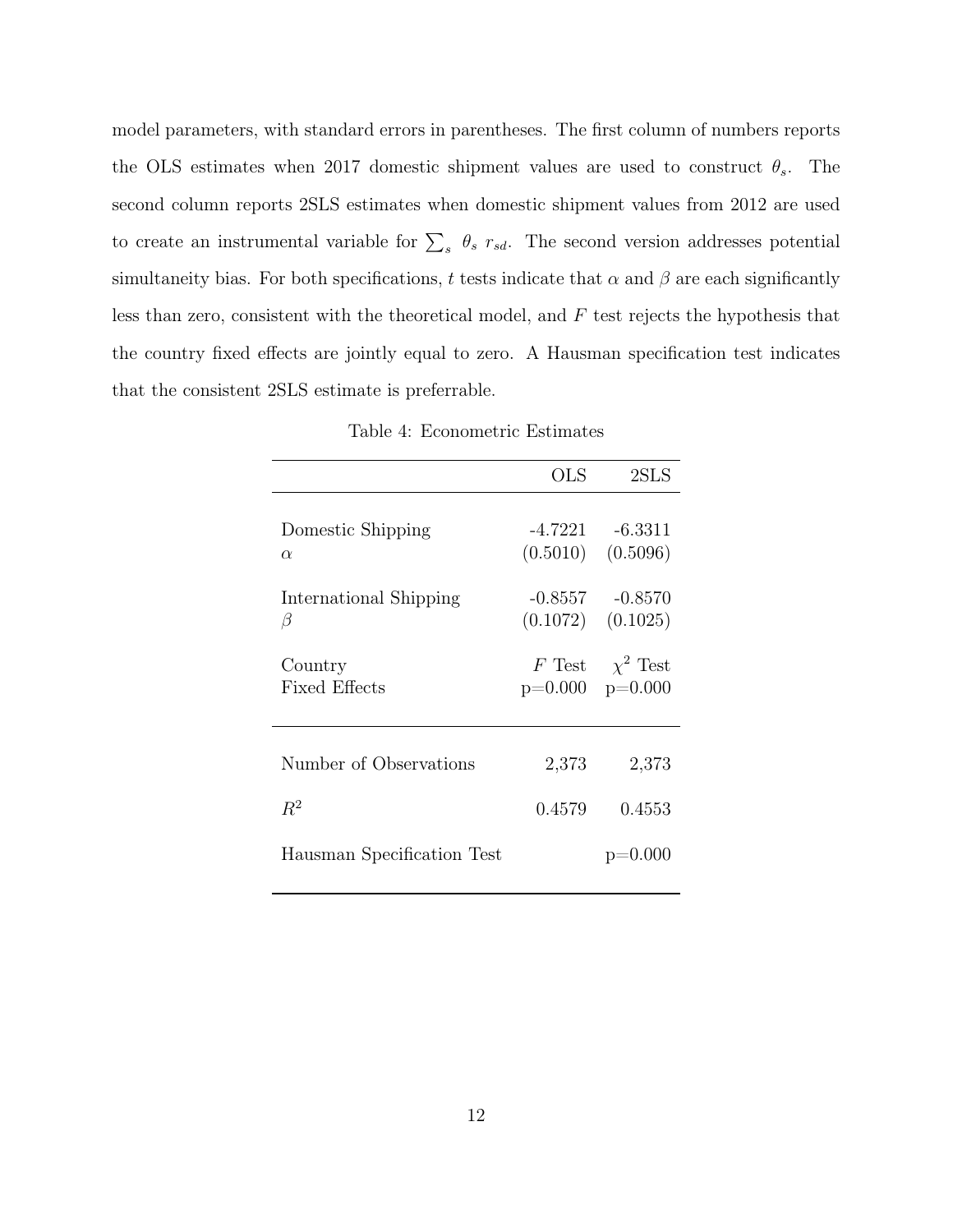As a sensitivity analysis, Table 5 reports an additional set of estimates that define  $r_{sd}$ differently. In this case,  $r_{sd}$  is equal to one if state s is in the same BEA region as district d, and is equal to zero otherwise. The estimates of  $\alpha$  in the two tables are similar. The estimates in Table 4 appear to fit the data better, based on the  $R<sup>2</sup>$  statistics, so we focus on the 2SLS estimate in Table 4 ( $\alpha = -6.3311$ ) in the simulations that follow.

|                                 | OLS       | 2SLS                               |
|---------------------------------|-----------|------------------------------------|
| Domestic Shipping<br>$\alpha$   | -3.3011   | $-6.9794$<br>$(0.5704)$ $(0.7037)$ |
| International Shipping<br>β     | -0.7544   | $-0.6457$<br>$(0.1098)$ $(0.1066)$ |
| Country<br><b>Fixed Effects</b> | $p=0.000$ | F Test $\chi^2$ Test<br>$p=0.000$  |
| Number of Observations          | 2,373     | 2,373                              |
| $R^2$                           | 0.4442    | 0.4335                             |
| Hausman Specification Test      |           | $p=0.000$                          |

Table 5: Sensitivity Analysis: Regional Blocks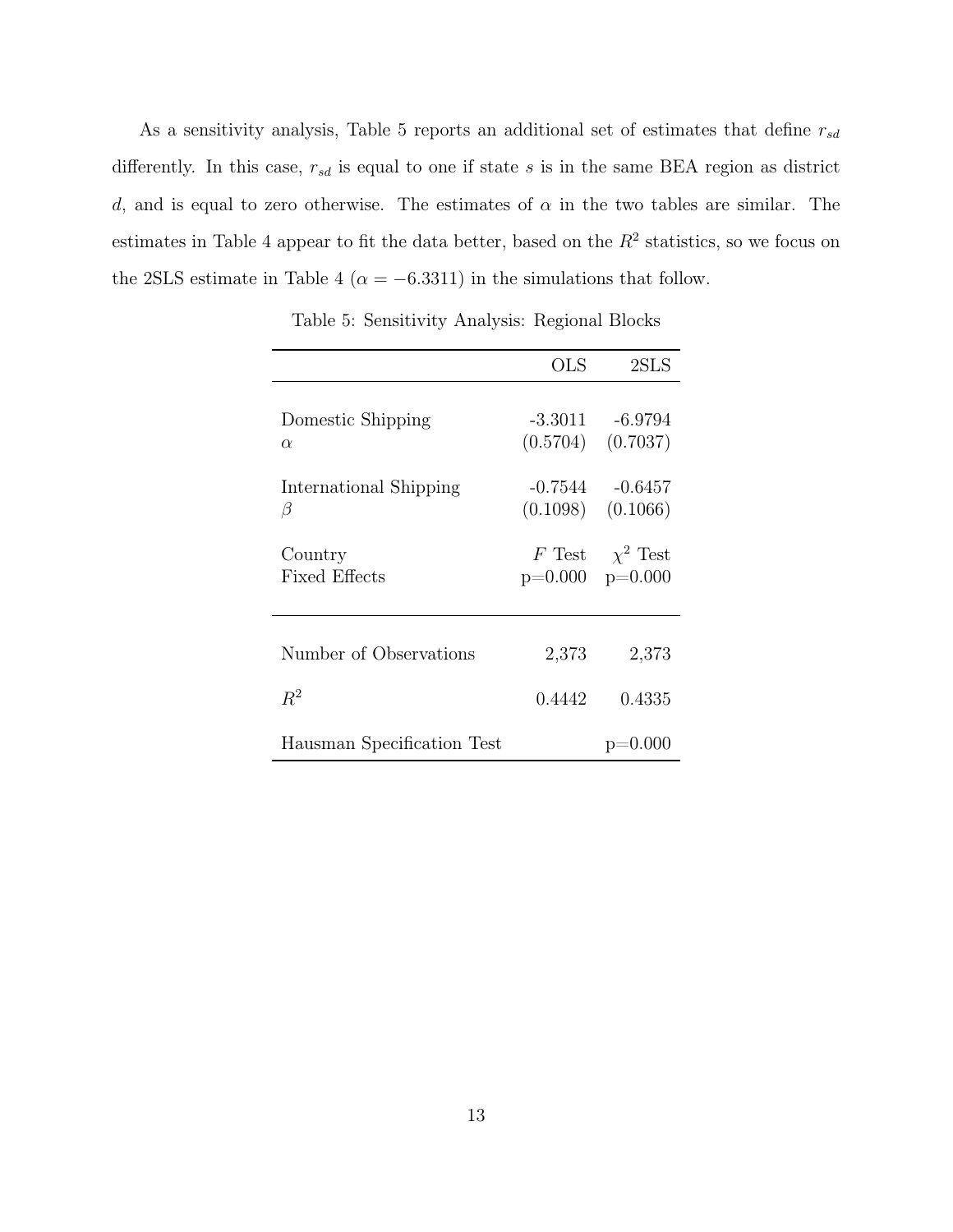#### <span id="page-15-0"></span>6 Attribution of Exports to Individual States

Calculating each state's share of U.S. pharmaceutical exports requires an estimate of the value of industry exports at a finer level – by state, port district, and destination country. Since the state of manufacture of the exports is not reported in official trade statistics, we estimate the state where the exports are produced using the econometric model in Section 5. Equation [\(7\)](#page-15-1) is the modeled exports from district  $d$  to country  $c$  that are produced in state s, as a share of reported exports from the port district to the foreign country.<sup>[13](#page-15-2)</sup>

<span id="page-15-1"></span>
$$
\frac{x_{sdc}}{x_{dc}} = \frac{\theta_s e^{\alpha r_{sd}}}{\sum_{s'} \theta_{s'} e^{\alpha r_{s'd}}}
$$
\n(7)

We calculate  $x_{sdc}$  by multiplying observed  $x_{df}$  by the ratio in [\(7\)](#page-15-1).

To better understand this ratio, consider the extreme case where domestic transport costs are not increasing in domestic distance, so  $\alpha = 0$ . In this case, the geographic distribution of production for export would be determined solely by the state production shares  $\theta_s$ . When domestic transport costs increase with domestic distance, export shares diverge from these production shares according to [\(7\)](#page-15-1).

With an estimate of  $x_{sdc}$  in hand, we sum across districts and foreign countries to calculate total industry exports from production in each state s.

$$
x_s = \sum_d \sum_c x_{sdc} \tag{8}
$$

Table 6 reports the resulting shares of U.S. pharmaceutical exports originating in the 25 states with the largest shares of U.S. pharmaceutical manufacturing in 2017. The table reports each state's share of the total value of U.S. manufacturing as well as the state's

<span id="page-15-2"></span><sup>&</sup>lt;sup>13</sup>To simplify the notation, we have canceled several terms that would be included in both the numerator and the denominator of the ratio.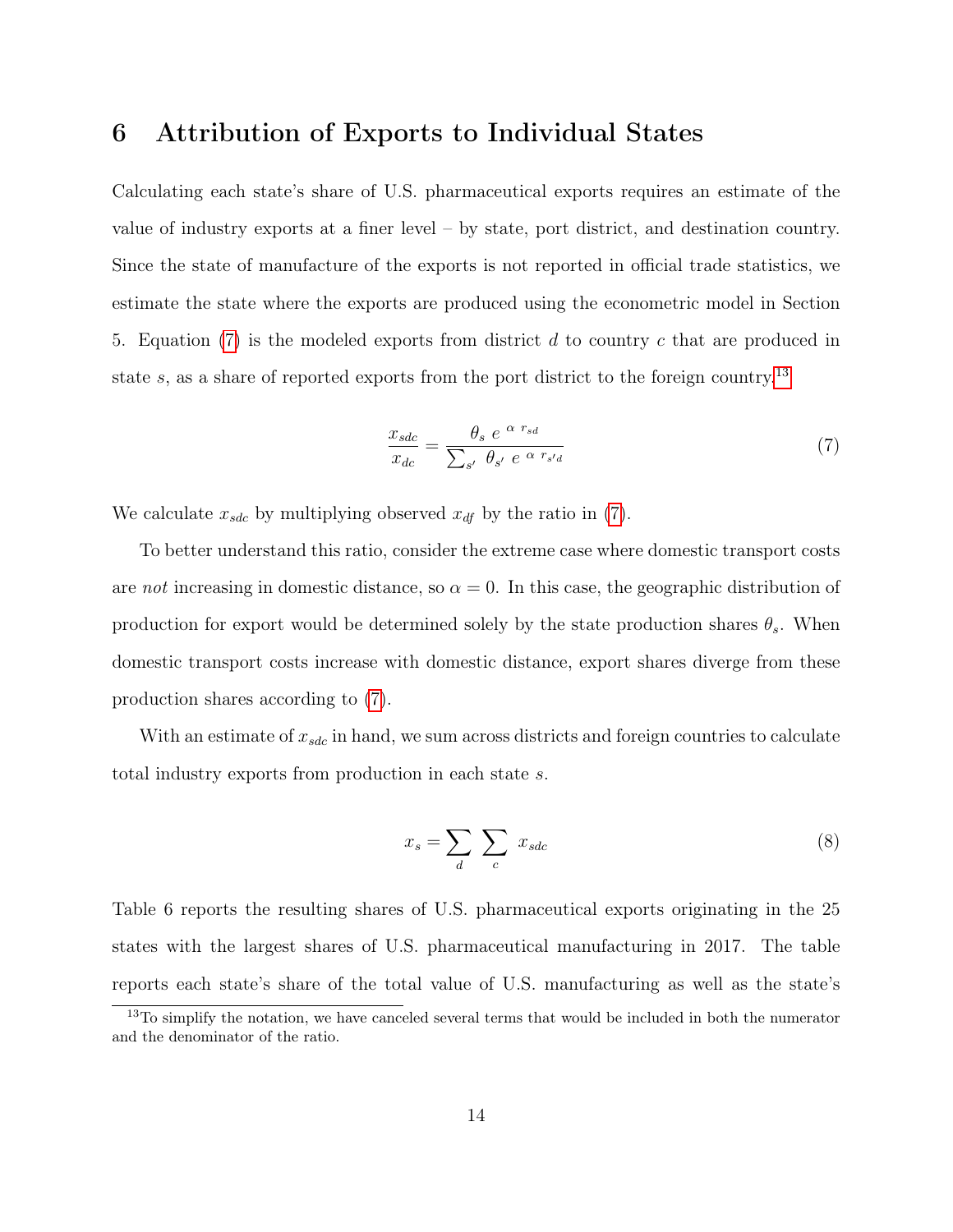modeled share of industry exports.

The states' shares of production are quite different from their shares of exports. There is lower export intensity in states with production shares that significantly exceed their export shares (including California, North Carolina, and Pennsylvania), and higher export intensity in states with export shares that significantly exceed their production shares (including New York, New Jersey, Indiana, Illinois, Florida, Texas, Tennesee, and Georgia). These differences are missed in the Brookings estimates, which assume the same export intensity of production throughout the United States.

## <span id="page-16-0"></span>7 Decomposition of Changes in Industry Employment

Next, we use our model-based estimates of state exports for 2017 and similarly constructed estimates for 2012 to decompose the state-level changes in industry employment between these two years into changes associated with exports and changes associated with domestic shipments to U.S. consumers.

The share of state s employment in the industry that is attributable to exports from s in year t is the export intensity ratio, defined as the ratio of the value of exports  $(x_{s,t})$  to the value of total shipments from production in the state  $(v_{s,t})$ , as long as each firm exports approximately the same products that it sells domestically or if the products have similar labor requirements per dollar of output.

We calculate the total change in industry employment in state s between 2012 and 2017, the change in industry employment in state s associated with exports, and the change in industry employment in state s associated with domestic shipments based on  $(9)$ ,  $(10)$ , and [\(11\)](#page-18-2).

<span id="page-16-1"></span>
$$
\Delta L_s = L_{s,2017} - L_{s,2012} \tag{9}
$$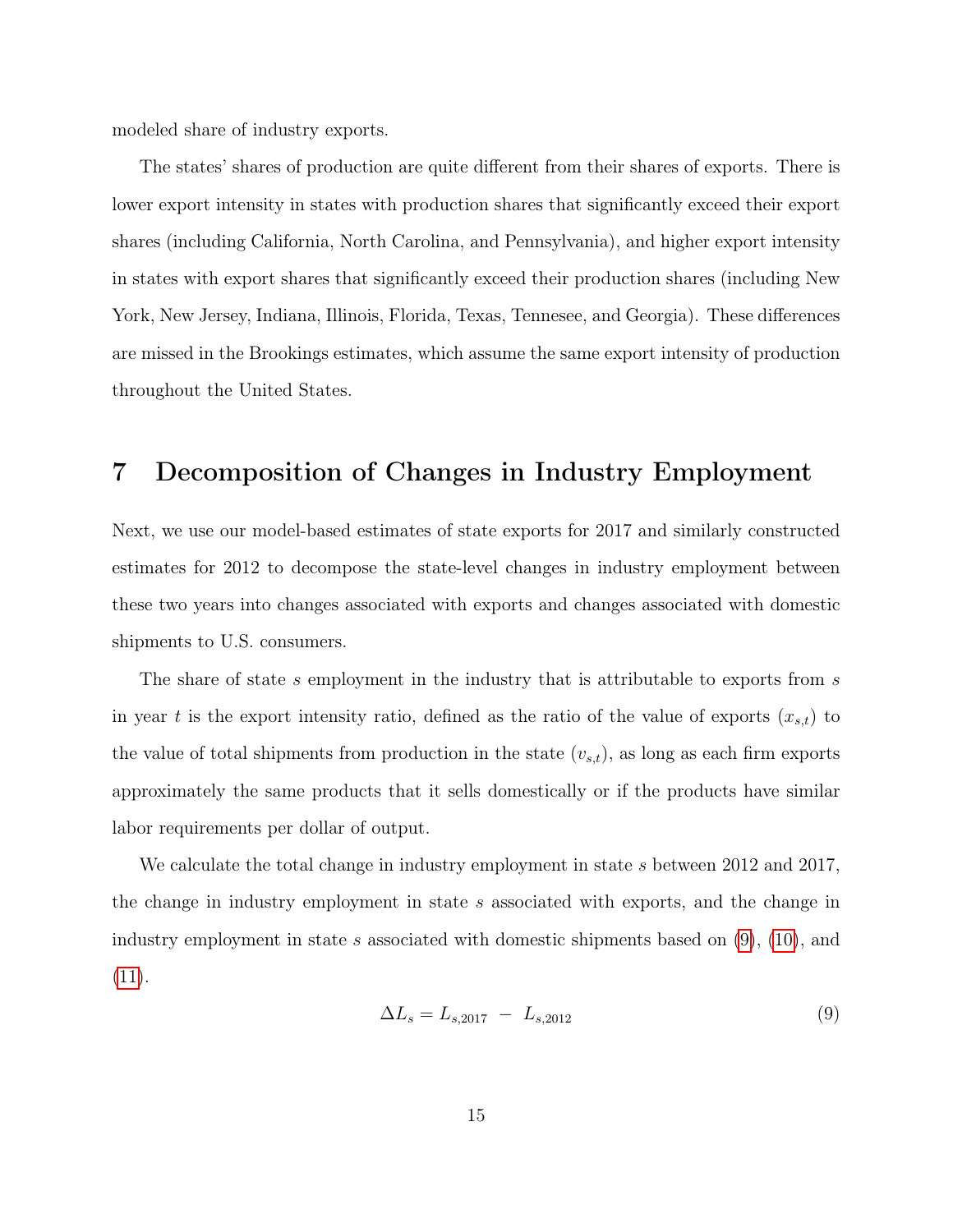|                | Share of      | Share of                 |
|----------------|---------------|--------------------------|
|                | U.S.          | <b>Exports Estimated</b> |
|                | Manufacturing | in the Model             |
|                | $(\%)$        | $(\% )$                  |
| $\alpha$       | 0.0000        | $-6.3311$                |
| California     | 30.1          | 13.5                     |
| New York       | 9.8           | 14.4                     |
| North Carolina | 9.2           | 5.0                      |
| Pennsylvania   | 6.0           | 5.7                      |
| New Jersey     | 4.9           | 6.0                      |
| Illinois       | 4.1           | 10.4                     |
| Indiana        | 4.1           | 13.3                     |
| Florida        | 2.8           | 5.9                      |
| Massachusetts  | 2.7           | 2.7                      |
| Michigan       | 2.4           | 2.6                      |
| Texas          | 2.2           | 4.5                      |
| Delaware       | 1.7           | 0.4                      |
| Utah           | 1.6           | 0.2                      |
| Colorado       | 1.5           | 0.2                      |
| Maryland       | 1.5           | 0.4                      |
| Ohio           | 1.4           | 1.1                      |
| Missouri       | 1.4           | 0.1                      |
| Tennessee      | 1.1           | 3.9                      |
| West Virginia  | 1.1           | 0.6                      |
| South Carolina | 1.1           | 0.3                      |
| Rhode Island   | 1.0           | 0.0                      |
| Kansas         | 1.0           | 0.0                      |
| Wisconsin      | 0.9           | 0.1                      |
| Virginia       | 0.8           | 1.6                      |
| Georgia        | 0.8           | 3.2                      |
|                |               |                          |
| Top 25 States  | 95.2          | 96.1                     |

Table 6: State Shares in 2017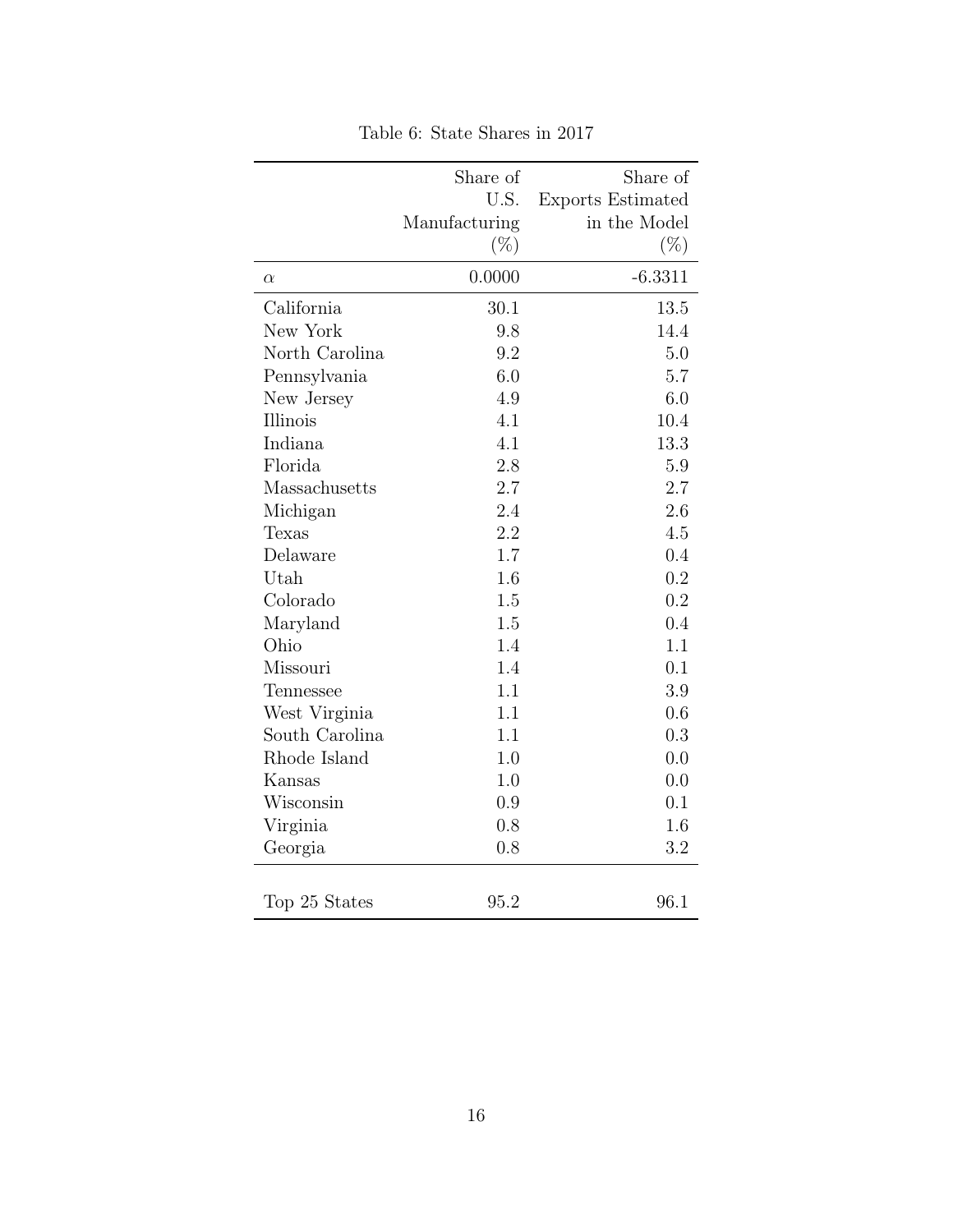<span id="page-18-1"></span>
$$
\Delta L X_s = \sum_{d} \sum_{f} \left( \left( \frac{x_{s,2017}}{v_{s,2017}} \right) L_{s,2017} - \left( \frac{x_{s,2012}}{v_{s,2012}} \right) L_{s,2012} \right) \tag{10}
$$

<span id="page-18-2"></span>
$$
\Delta LD_s = \Delta L_s - \Delta L X_s \tag{11}
$$

Table 7 lists the reported change in U.S. employment in the industry between 2012 and 2017 by state, along with the modeled employment changes associated with exports and domestic shipments, for the 25 top pharmaceutical manufacturing states in Table 6. Total industry employment moved in different directions across the 25 states, and there is significant variation in the magnitude of these changes. The states with the largest increase in total industry employment were California, Indiana, Maryland, and Massachusetts. The states with the largest decline were Illinois, Tennessee, Pennsylvania, and Ohio. For most states – including California, New York, Pennsylvania, New Jersey, and Illinois – exports and domestic shipments moved in opposite directions during the time period. The states with the largest increase in export-related employment were Indiana, Georgia, Texas, and Illinois.

# <span id="page-18-0"></span>8 Side-by-Side Comparison of Estimates

Table 8 compares 2017 state export shares for the U.S. pharmaceutical industry from the ITA and Brookings datasets to teh state export shares estimated using our econometric model, for each of the 25 top pharmaceutical manufacturing states.

The estimates of export shares are very different across the columns, state by state. The table of correlation coefficients in Table 9 shows that our modeled-based estimates with  $\alpha = -6.3311$  are closer to the ITA estimates, while the estimates setting  $\alpha$  equal to zero (and using only information about the location of production) are closer to the Brookings production-based estimates.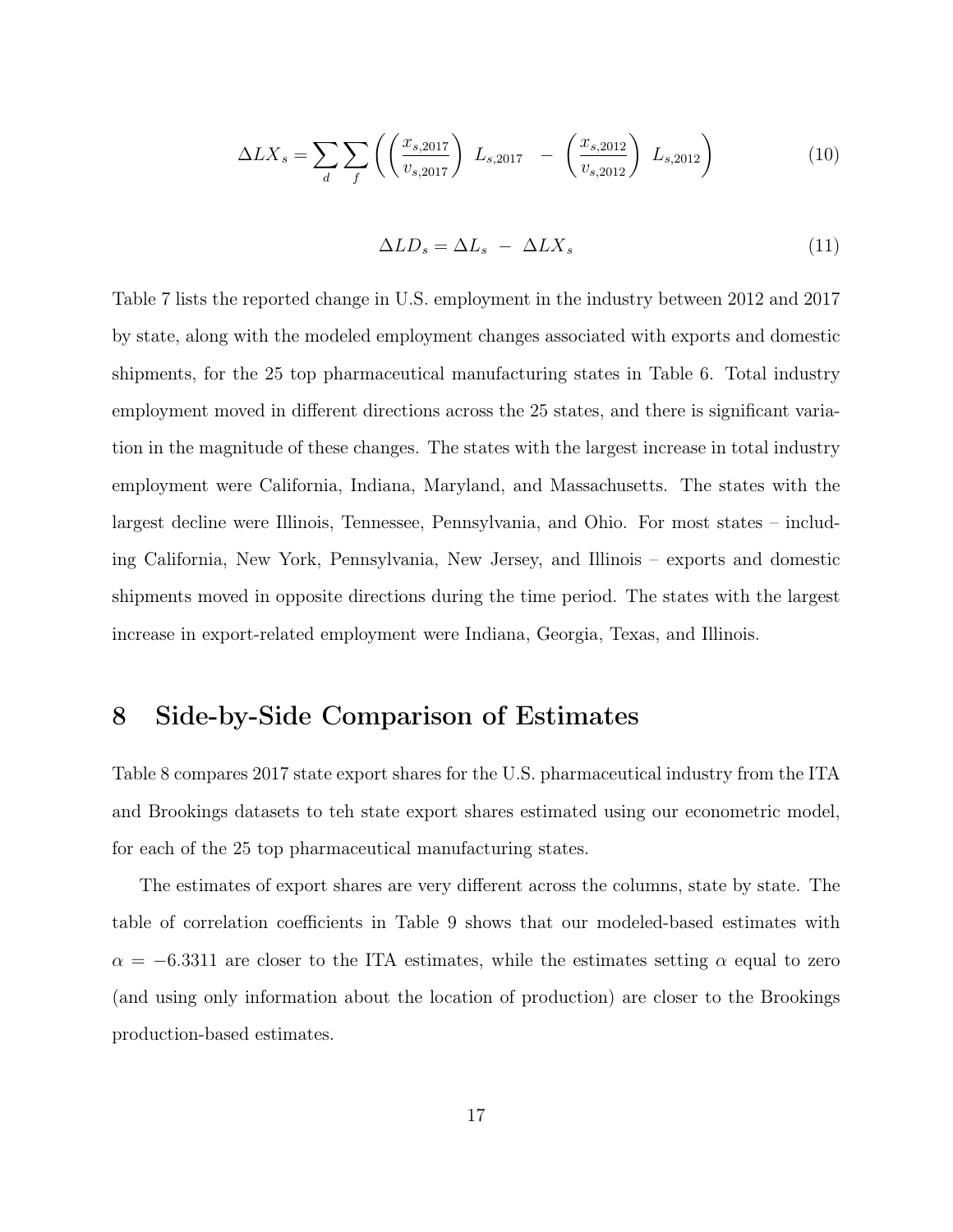|                | Total      | Export         | Domestic  |
|----------------|------------|----------------|-----------|
|                | Employment | Related        | Shipments |
| California     | 6,583      | $-275$         | 6,858     |
| New York       | 1,192      | $-2,665$       | 3,857     |
| North Carolina | 1,044      | 637            | 406       |
| Pennsylvania   | $-1,384$   | 284            | $-1,668$  |
| New Jersey     | $-232$     | $-2,769$       | 2,537     |
| Illinois       | $-2,535$   | 1,373          | $-3,908$  |
| Indiana        | 5,425      | 5,882          | $-457$    |
| Florida        | $-419$     | $-1,732$       | 1,313     |
| Massachusetts  | 4,458      | 1,141          | 3,317     |
| Michigan       | 365        | $-591$         | 956       |
| Texas          | 1,004      | 1,398          | $-394$    |
| Delaware       | 723        | $-15$          | 738       |
| Utah           | 2,399      | 79             | 2,320     |
| Colorado       | $-32$      | 5              | $-37$     |
| Maryland       | 5,256      | 288            | 4,968     |
| Ohio           | $-1,330$   | 177            | $-1,507$  |
| Missouri       | $-88$      | 0              | $-88$     |
| Tennessee      | $-1,844$   | 213            | $-2,057$  |
| West Virginia  | 0          | 124            | $-124$    |
| South Carolina | 1,016      | 34             | 982       |
| Rhode Island   | 424        | $\overline{7}$ | 417       |
| Kansas         | $-83$      | $-1$           | $-82$     |
| Wisconsin      | 1,861      | 25             | 1,836     |
| Virginia       | $-405$     | 444            | $-849$    |
| Georgia        | 1,207      | 1,720          | $-513$    |

Table 7: Change in Industry Employment, 2012 to 2017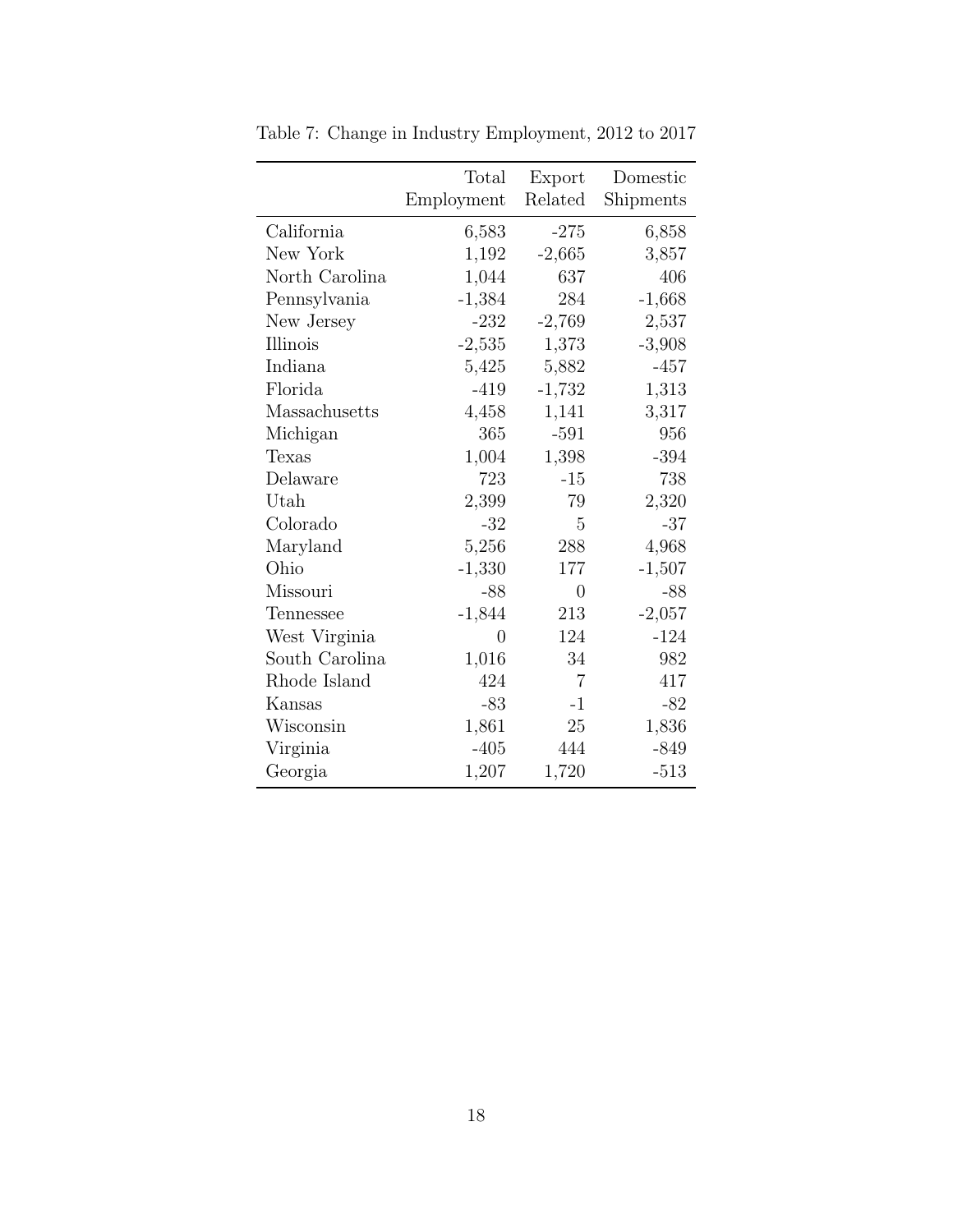| Source         | <b>ITA</b> | <b>Brookings</b> | Model-Based |
|----------------|------------|------------------|-------------|
|                | Estimates  | Estimates        | Estimates   |
|                | $(\%)$     | $(\%)$           | $(\%)$      |
| California     | 14.5       | 23.8             | 13.5        |
| New York       | 3.0        | 5.4              | 14.4        |
| North Carolina | 10.8       | 10.2             | 5.0         |
| Pennsylvania   | 7.1        | 5.8              | 5.7         |
| New Jersey     | 3.7        | 7.2              | 6.0         |
| Illinois       | 7.4        | 5.2              | 10.4        |
| Indiana        | 16.4       | 10.9             | 13.3        |
| Florida        | 1.5        | 1.3              | $5.9\,$     |
| Massachusetts  | 4.6        | 3.0              | 2.7         |
| Michigan       | 1.9        | 1.6              | 2.6         |
| Texas          | 4.0        | 6.3              | 4.5         |
| Delaware       | 1.9        | 0.1              | 0.4         |
| Utah           | 0.7        | 0.9              | 0.2         |
| Colorado       | 0.4        | 0.7              | 0.2         |
| Maryland       | 2.0        | $2.7\,$          | 0.4         |
| Ohio           | 1.6        | 1.5              | 1.1         |
| Missouri       | 1.5        | 1.8              | 0.1         |
| Tennessee      | 1.4        | 0.4              | 3.9         |
| West Virginia  | 0.1        | 0.3              | 0.6         |
| South Carolina | 0.3        | 0.5              | 0.3         |
| Rhode Island   | 0.3        | 0.3              | 0.0         |
| Kansas         | 0.6        | 0.6              | 0.0         |
| Wisconsin      | 1.9        | 1.0              | 0.1         |
| Virginia       | 0.7        | 0.6              | 1.6         |
| Georgia        | 0.9        | 0.7              | 3.2         |
| Top 25 States  | 89.0       | 92.8             | 96.1        |

Table 8: Side-by-Side Estimates

Table 9: Correlation of Estimates

| Model-Based Estimates Brookings ITA |             |  |
|-------------------------------------|-------------|--|
| $\alpha = -6.3311$                  | $0.74$ 0.76 |  |
| $\alpha = 0.0000$                   | 0.92 0.68   |  |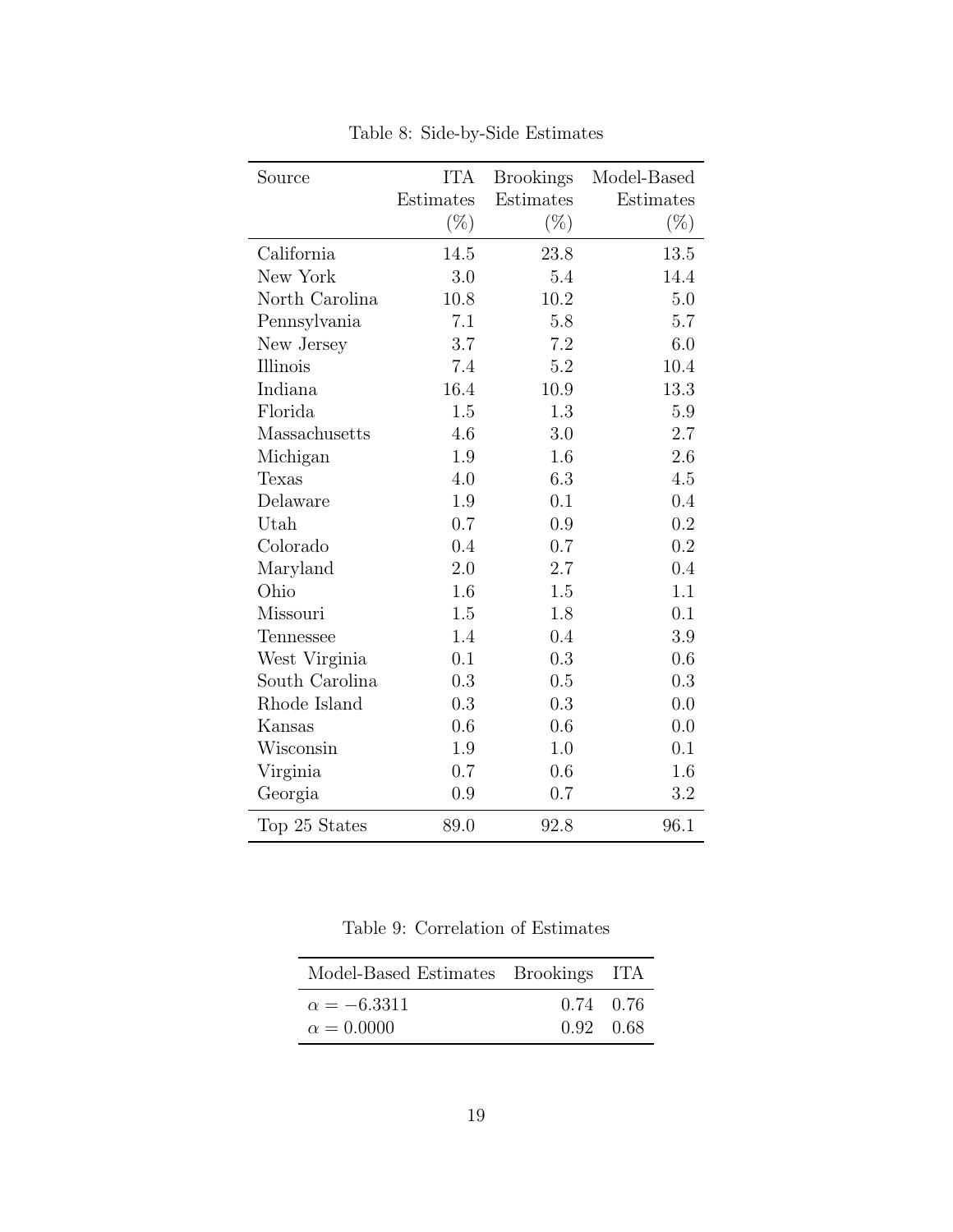The model-based estimates in the final column of Table 8 have advantages over the Brookings estimates, because the econometric analysis explicitly rejects the restriction that  $\alpha$  is equal to zero. They have advantages over the ITA estimates, because the ITA numbers do not incorporate data on the location of industry production, and the origin-of-movement designations are not a close substitute. Compared to the other estimates, our method estimates lower export intensity of production in California and higher export intensity of production New York, North Carolina, Illinois, Florida, Tennessee, and Georgia.

## <span id="page-21-0"></span>9 Conclusions

In this paper, we have estimated an econometric model that allows us to trace U.S. pharmaceutical exports back to the state where they were produced. In this way, we link export opportunities to industry employment in each state and identify the workers most exposed to fluctuations in demand in foreign markets and most directly benefiting from increased access to these markets.

The model overcomes significant limitations on data on sub-national trade by constructing a structural framework that estimates domestic shipping costs based on data that are readily available: the geographic distribution of total industry production across states and the geographic distribution of industry exports across port districts. In this way, the model provides a practical tool for analyzing the impact of exports on labor markets in different parts of the United States.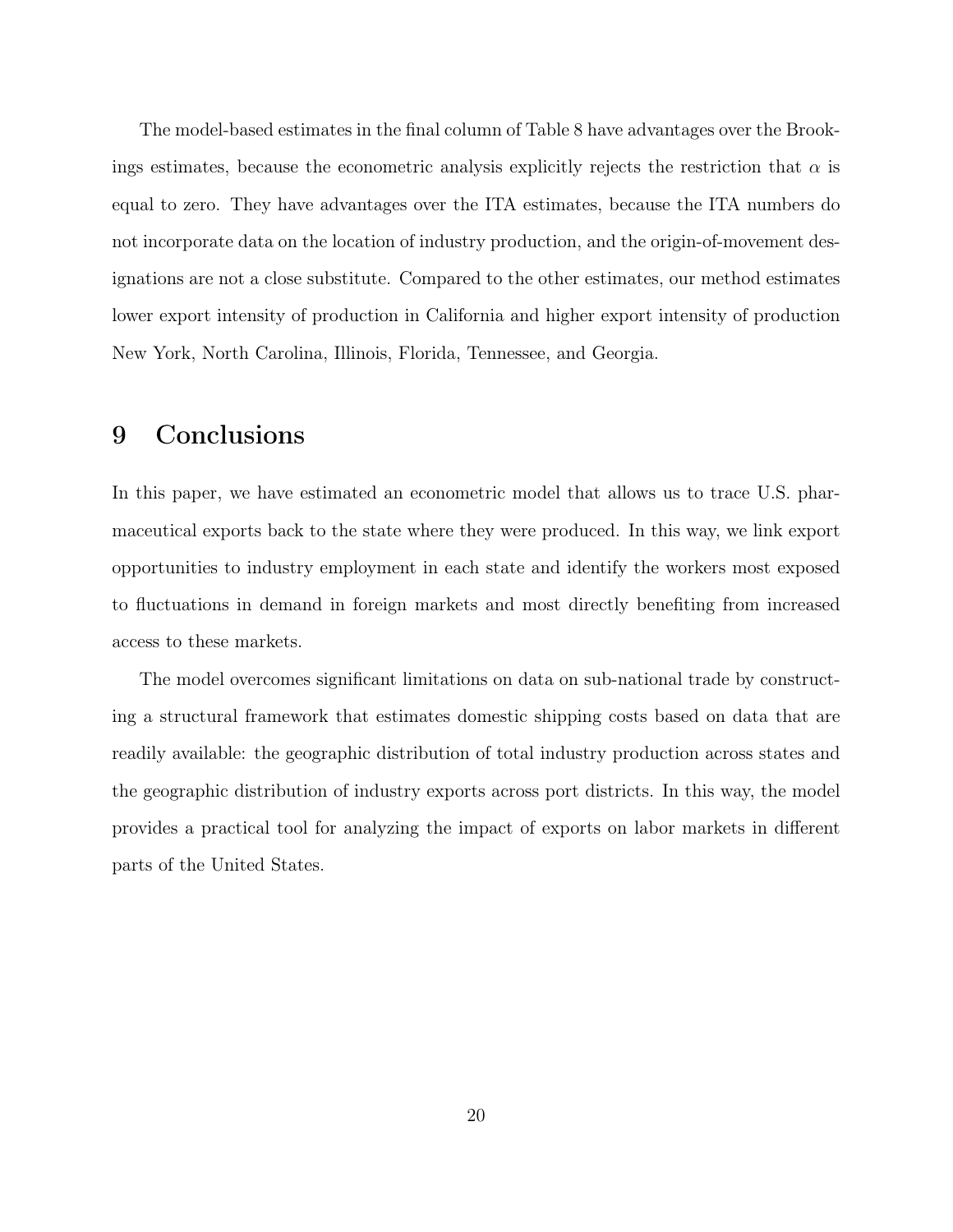# 10 Appendix

The export demand function in [\(1\)](#page-7-1) can be derived from the CES model of export demand in [\(12\)](#page-22-0) and [\(13\)](#page-22-1).

<span id="page-22-0"></span>
$$
x_{sdc} = \gamma E_c \left( P_c \right)^{\sigma - 1} \left( p_s \ t_{sdc} \right)^{1 - \sigma} \mu_s \tag{12}
$$

<span id="page-22-1"></span>
$$
t_{sdc} = e^{\alpha_0 \ r_{sd} + \beta_0 \ r_{dc}} \tag{13}
$$

 $E_c$  is aggregate expenditure in country  $c, \gamma$  is the expenditure share of the industry, and  $\mu_s$  is a CES preference asymmetry parameter for products from state s. Exports are differentiated by the location of production (state  $s$ ) and their distribution path (district  $d$ ).

Equations [\(14\)](#page-22-2) through [\(17\)](#page-22-3) define the factors in [\(1\)](#page-7-1) in terms of the structural parameters in [\(12\)](#page-22-0) and [\(13\)](#page-22-1).

<span id="page-22-2"></span>
$$
Y_c = \gamma \ E_c \ (P_c)^{\sigma - 1} \tag{14}
$$

$$
Z_s = \mu_s \ (p_s)^{1 - \sigma} \tag{15}
$$

$$
\alpha = (1 - \sigma) \alpha_0 \tag{16}
$$

<span id="page-22-3"></span>
$$
\beta = (1 - \sigma) \beta_0 \tag{17}
$$